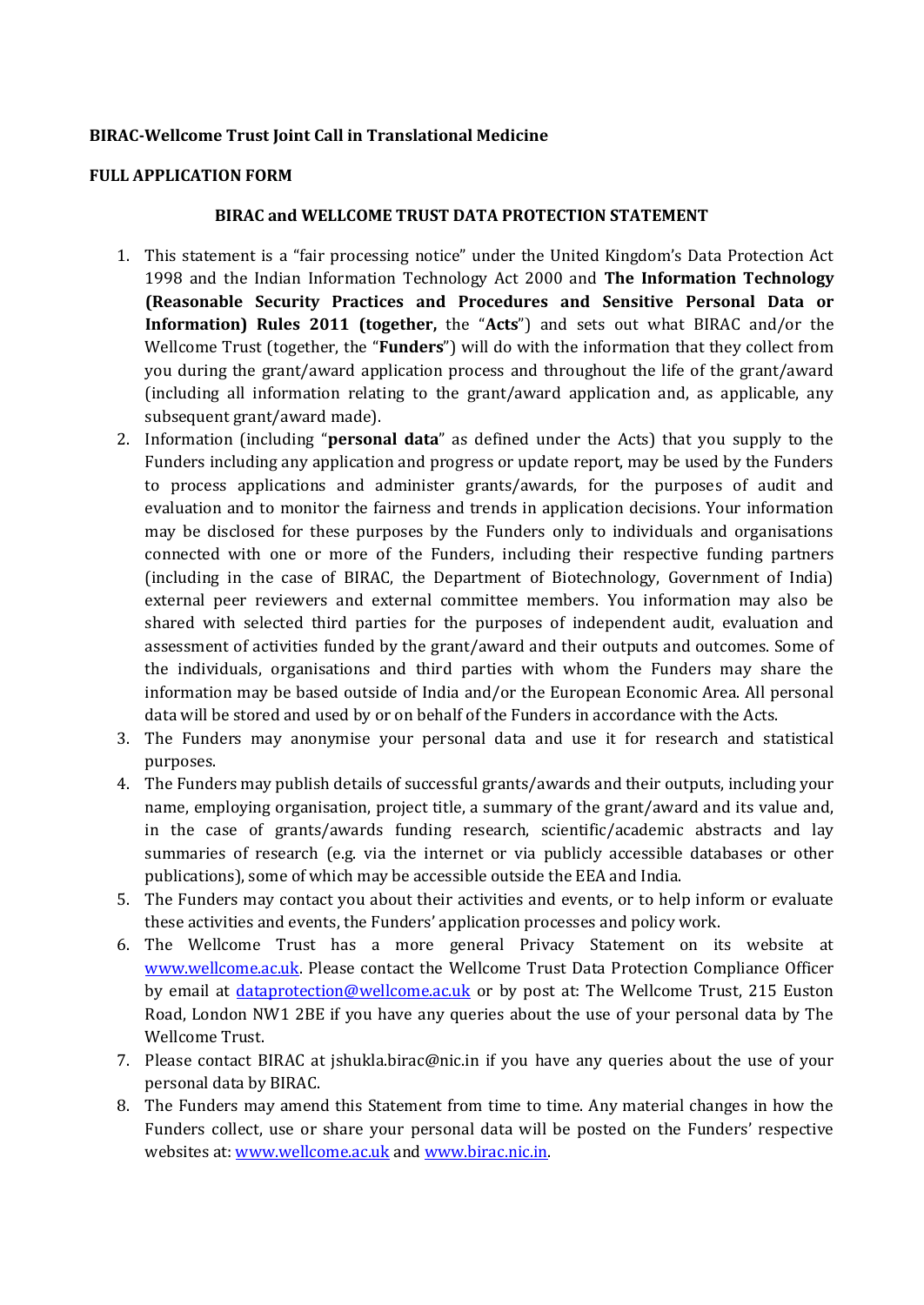Applicant Undertakings:

- 1. I confirm that I (and all those providing personal information in the application) have read and understood the BIRAC and Welcome Trust Data Protection Statement.
- 2. To the best of my knowledge, the information provided in this application is accurate and complete and I agree to inform the Funders of any material changes to this information during the period of the grant/award.
- 3. I have read the conditions under which grants/awards are made and agree to abide by the conditions should a grant/award be made.
- 4. The necessary facilities will be made available to conduct the research/activities funded by Funders' grant/award, and will continue to be made available for the duration of the grant/award (applicable to Heads of Department, Sponsors, Research Sponsors and Organisation Administration Department approvers).

| <b>Signature of Principal</b><br>Applicant | Date: |  |
|--------------------------------------------|-------|--|
| <b>Signature of Coapplicant (1)</b>        | Date: |  |
| <b>Signature of Coapplicant (2)</b>        | Date: |  |
| <b>Signature of Coapplicant (3)</b>        | Date: |  |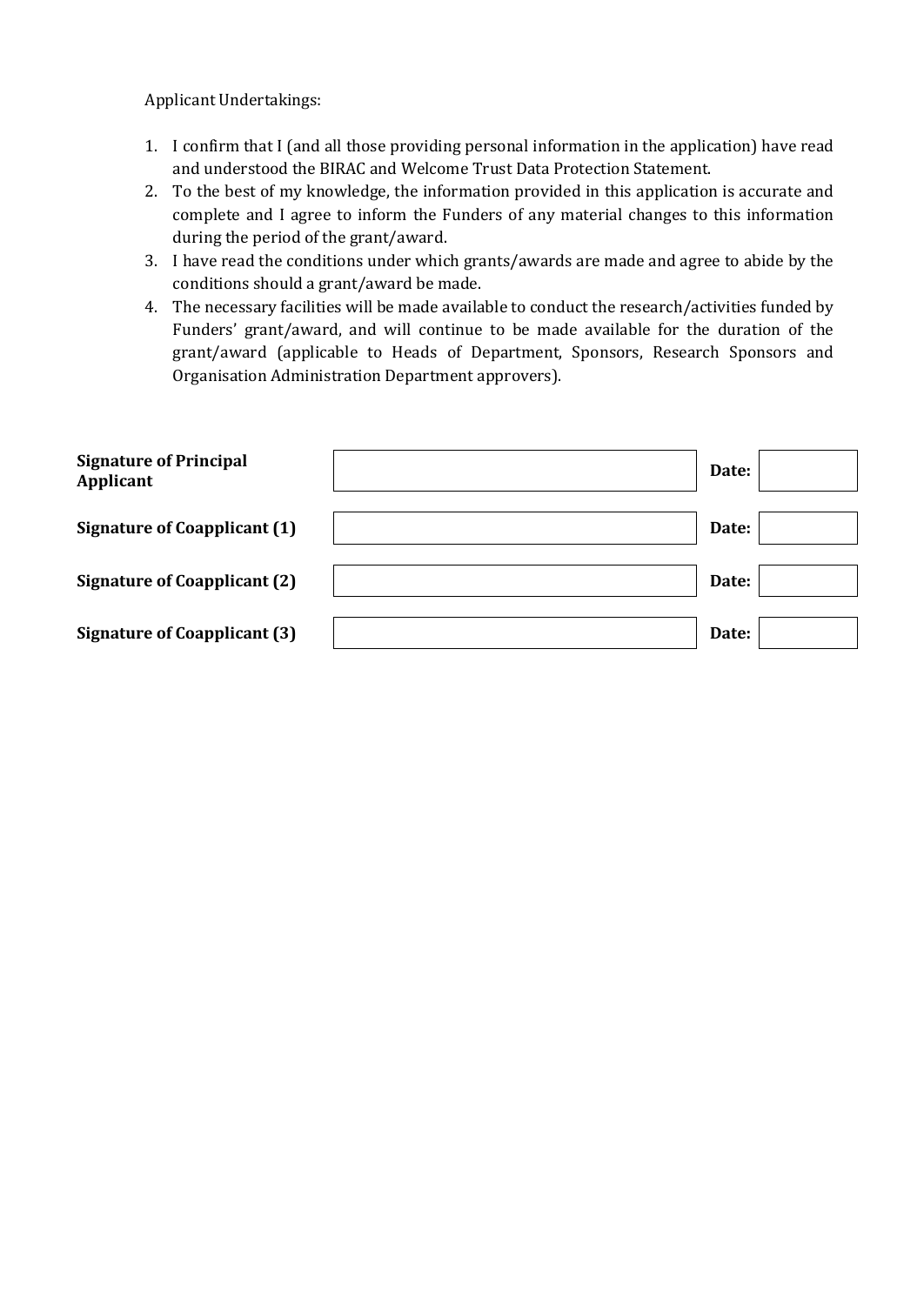## **[To be printed on the headed notepaper of the Administering Organisation or its Technology Transfer Group (if an independent organisation) or the Company]**

[Dr Jyoti Shukla Technical Manager BIRAC BIRAC A-254, 3rd Floor, Bhisham Pitamah Marg, Defence Colony New Delhi – 110024 INDIA

The Grants Adviser (Innovations) Grants Management Department Wellcome Trust Gibbs Building, 215 Euston Road London NW1 2BE

[Date]

Dear Sirs

## **Application to the BIRAC-Wellcome Trust Joint-Call Funding Committee: [Name and Title of Principal Investigator], [Name of Administering Organisation or Company], ['Title of Project']**

- 1. I confirm our agreement to participate as an Applicant on the above named BIRAC-Wellcome Trust Joint-Call Funding Committee application and to take responsibility for the information provided in the Commercial Matters sections of this.
- 2. I confirm that I (and all those providing personal information in the application) have read and understood the BIRAC and Welcome Trust Data Protection Statement.
- 3. To the best of my knowledge, the information provided in this application is accurate and complete and I agree to inform the Funders of any material changes to this information during the period of the grant/award.
- 4. I have read the conditions under which grants/awards are made and agree to abide by the conditions should a grant/award be made.
- 5. The necessary facilities will be made available to conduct the research/activities funded by Funders' grant/award, and will continue to be made available for the duration of the grant/award (applicable to Heads of Department, Sponsors, Research Sponsors and Organisation Administration Department approvers).

Yours faithfully

| Signature: |
|------------|
|------------|

**Organisation:\_\_\_\_\_\_\_\_\_\_\_\_\_\_\_\_\_\_\_\_\_\_\_\_\_\_\_\_\_\_\_\_**

**Date of Signature:\_\_\_\_\_\_\_\_\_\_\_\_\_\_\_\_\_\_\_\_\_\_\_\_\_\_\_**

**[Signed by Head Technology Transfer Office or Group on behalf of Administering Organisation or its Technology Transfer Group if independent or if the University does not have a TTO, a person duly authorised to sign on behalf of University or Institution]\***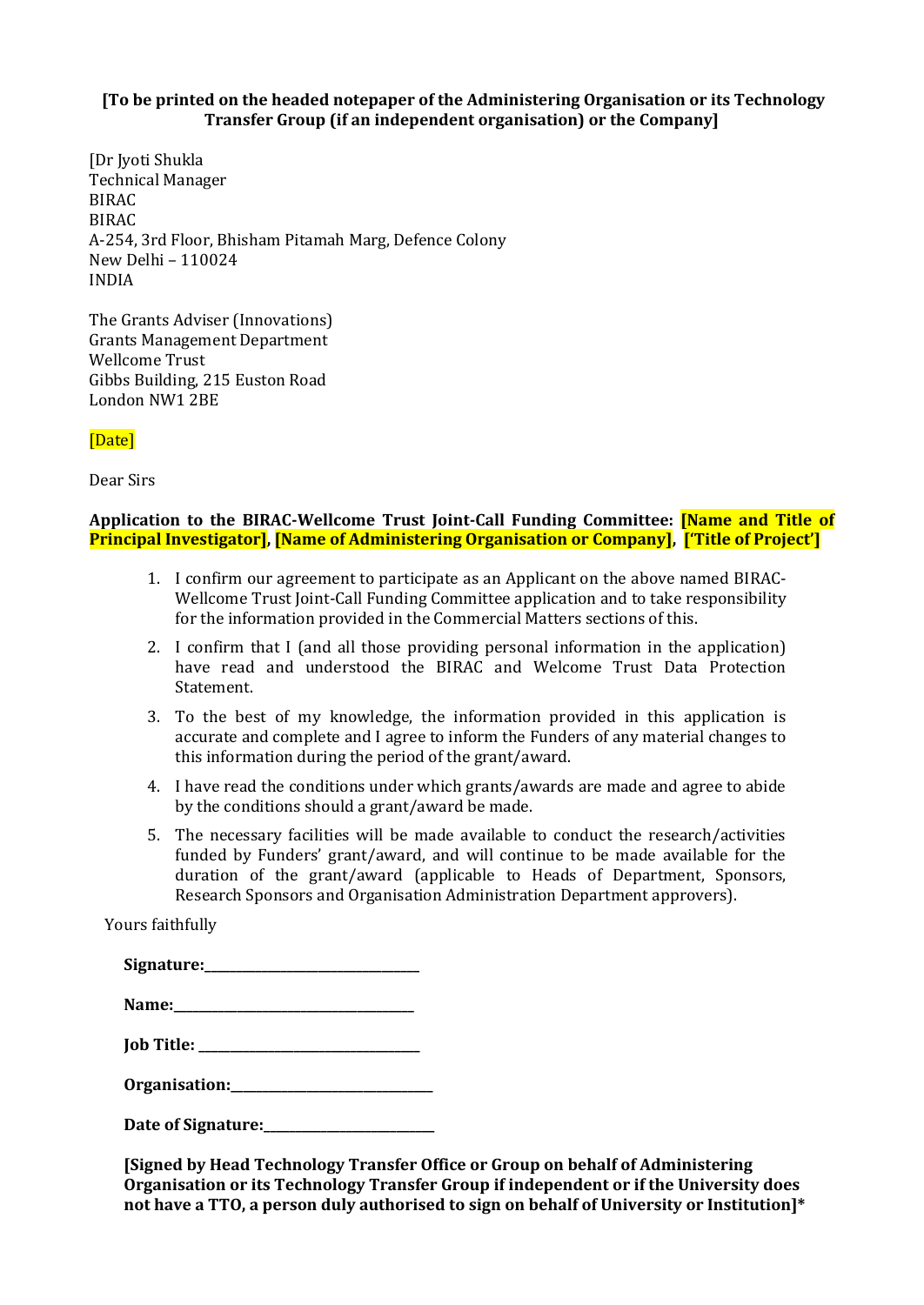## **[Signed by Business Officer on behalf of [Name of Company]]\* (\*Please delete as applicable)**

#### **BIRAC and WELLCOME TRUST DATA PROTECTION STATEMENT**

- 9. This statement is a "fair processing notice" under the United Kingdom's Data Protection Act 1998 and the Indian Information Technology Act 2000 and **The Information Technology (Reasonable Security Practices and Procedures and Sensitive Personal Data or Information) Rules 2011 (together,** the "**Acts**") and sets out what BIRAC and/or the Wellcome Trust (together, the "**Funders**") will do with the information that they collect from you during the grant/award application process and throughout the life of the grant/award (including all information relating to the grant/award application and, as applicable, any subsequent grant/award made).
- 10. Information (including "**personal data**" as defined under the Acts) that you supply to the Funders including any application and progress or update report, may be used by the Funders to process applications and administer grants/awards, for the purposes of audit and evaluation and to monitor the fairness and trends in application decisions. Your information may be disclosed for these purposes by the Funders only to individuals and organisations connected with one or more of the Funders, including their respective funding partners (including in the case of BIRAC, the Department of Biotechnology, Government of India) external peer reviewers and external committee members. You information may also be shared with selected third parties for the purposes of independent audit, evaluation and assessment of activities funded by the grant/award and their outputs and outcomes. Some of the individuals, organisations and third parties with whom the Funders may share the information may be based outside of India and/or the European Economic Area. All personal data will be stored and used by or on behalf of the Funders in accordance with the Acts.
- 11. The Funders may anonymise your personal data and use it for research and statistical purposes.
- 12. The Funders may publish details of successful grants/awards and their outputs, including your name, employing organisation, project title, a summary of the grant/award and its value and, in the case of grants/awards funding research, scientific/academic abstracts and lay summaries of research (e.g. via the internet or via publicly accessible databases or other publications), some of which may be accessible outside the EEA and India.
- 13. The Funders may contact you about their activities and events, or to help inform or evaluate these activities and events, the Funders' application processes and policy work.
- 14. The Wellcome Trust has a more general Privacy Statement on its website at [www.wellcome.ac.uk.](http://www.wellcome.ac.uk/) Please contact the Wellcome Trust Data Protection Compliance Officer by email at *dataprotection@wellcome.ac.uk* or by post at: The Wellcome Trust, 215 Euston Road, London NW1 2BE if you have any queries about the use of your personal data by The Wellcome Trust.
- 15. Please contact BIRAC at *ishukla.birac@nic.in* if you have any queries about the use of your personal data by BIRAC.
- 16. The Funders may amend this Statement from time to time. Any material changes in how the Funders collect, use or share your personal data will be posted on the Funders' respective websites at: [www.wellcome.ac.uk](http://www.wellcome.ac.uk/) and [www.birac.nic.in.](http://www.birac.nic.in/)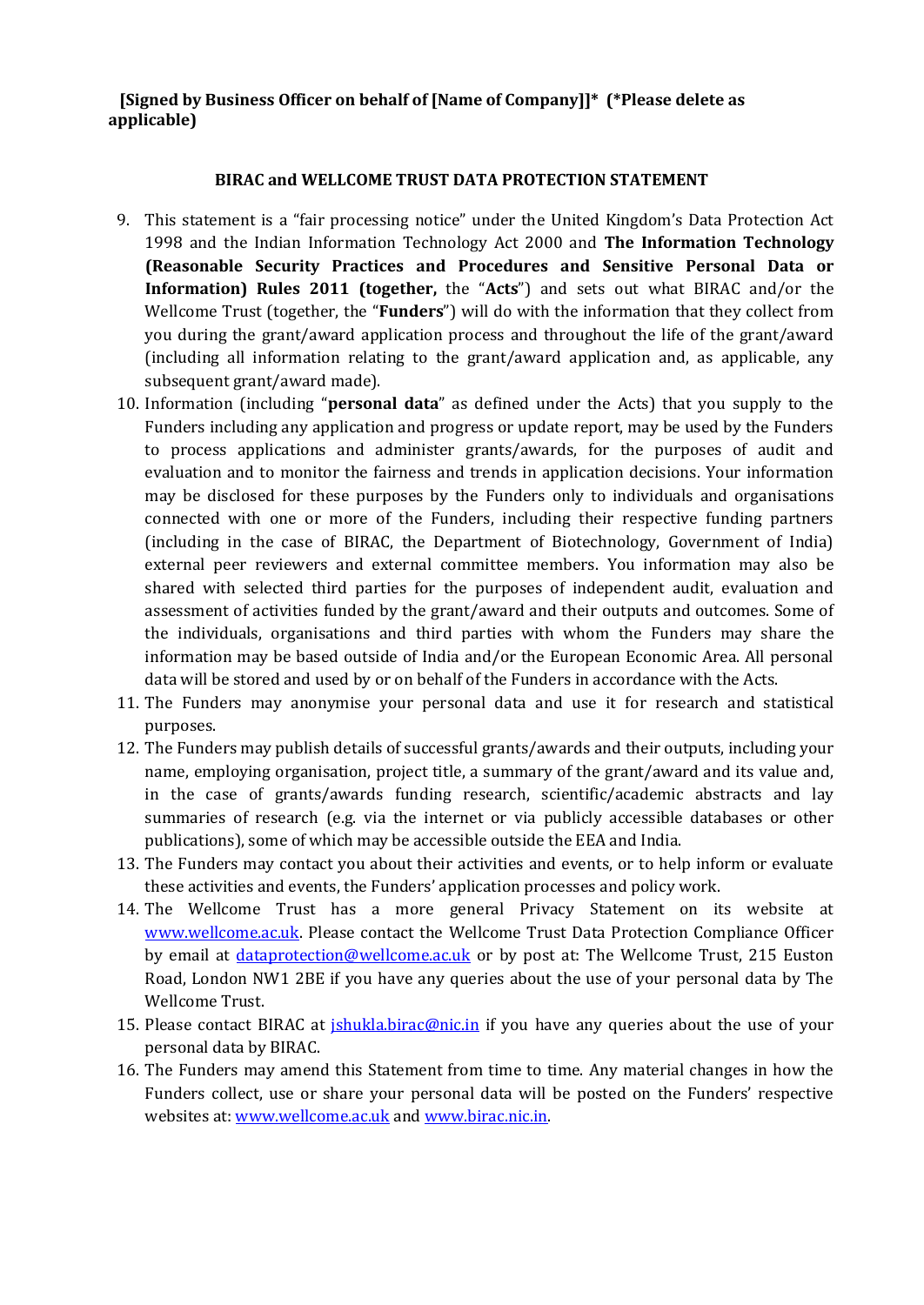## **PART 2 FULL APPLICATION**

## **Q1 Principal Applicant**

| Surname        |  |
|----------------|--|
| Forenames      |  |
| Title (Dr etc) |  |

## **Coapplicant**

 $\overline{\phantom{a}}$ 

| Surname        |  |
|----------------|--|
| Forenames      |  |
| Title (Dr etc) |  |

## **Technology Transfer Officer/Business Officer**

| Surname        |  |
|----------------|--|
| Forenames      |  |
| Title (Dr etc) |  |

## **Q2 Title of project:** (no more than 233 characters, including spaces)

**Q3 Period for which support is sought** (in months)

**Q4 Proposed start date:** (dd/mm/yyyy)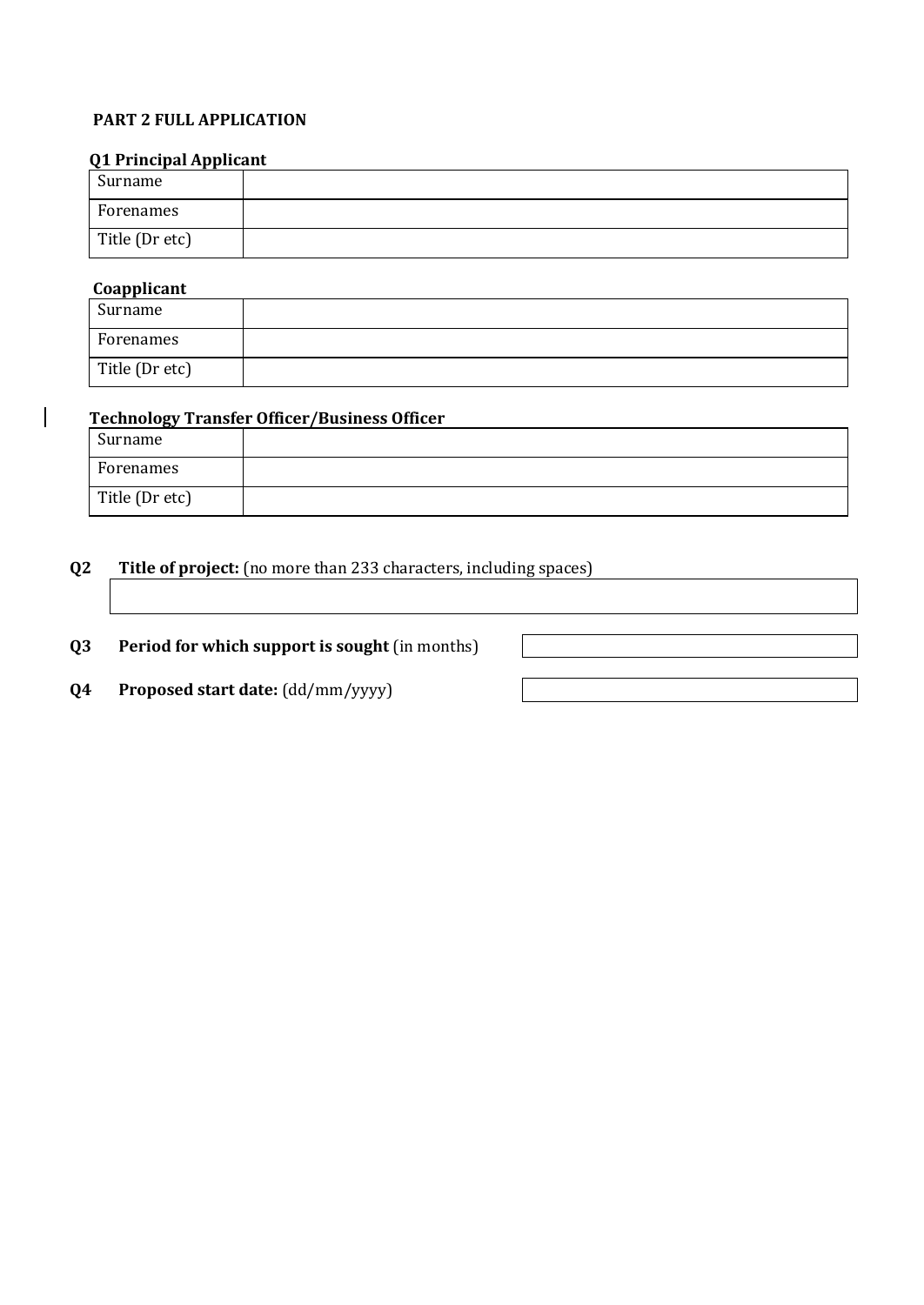## **Principal Applicant**

| Name                                                | Telephone numbers:                                |
|-----------------------------------------------------|---------------------------------------------------|
| Contact address                                     | Day<br>Mobil<br>$\mathbf{e}% _{t}\left( t\right)$ |
|                                                     | Fax.<br>email                                     |
| Coapplicant                                         |                                                   |
| Name                                                | Telephone numbers:                                |
| Contact address                                     | Day                                               |
|                                                     | Mobil<br>$\mathsf{e}% _{t}\left( t\right)$        |
|                                                     | Fax.                                              |
|                                                     | email                                             |
| <b>Technology Transfer Officer/Business Officer</b> |                                                   |
| Name                                                | Telephone numbers:                                |
| Contact address                                     | Day                                               |
|                                                     | Mobil<br>${\bf e}$                                |
|                                                     | Fax.                                              |
|                                                     | email                                             |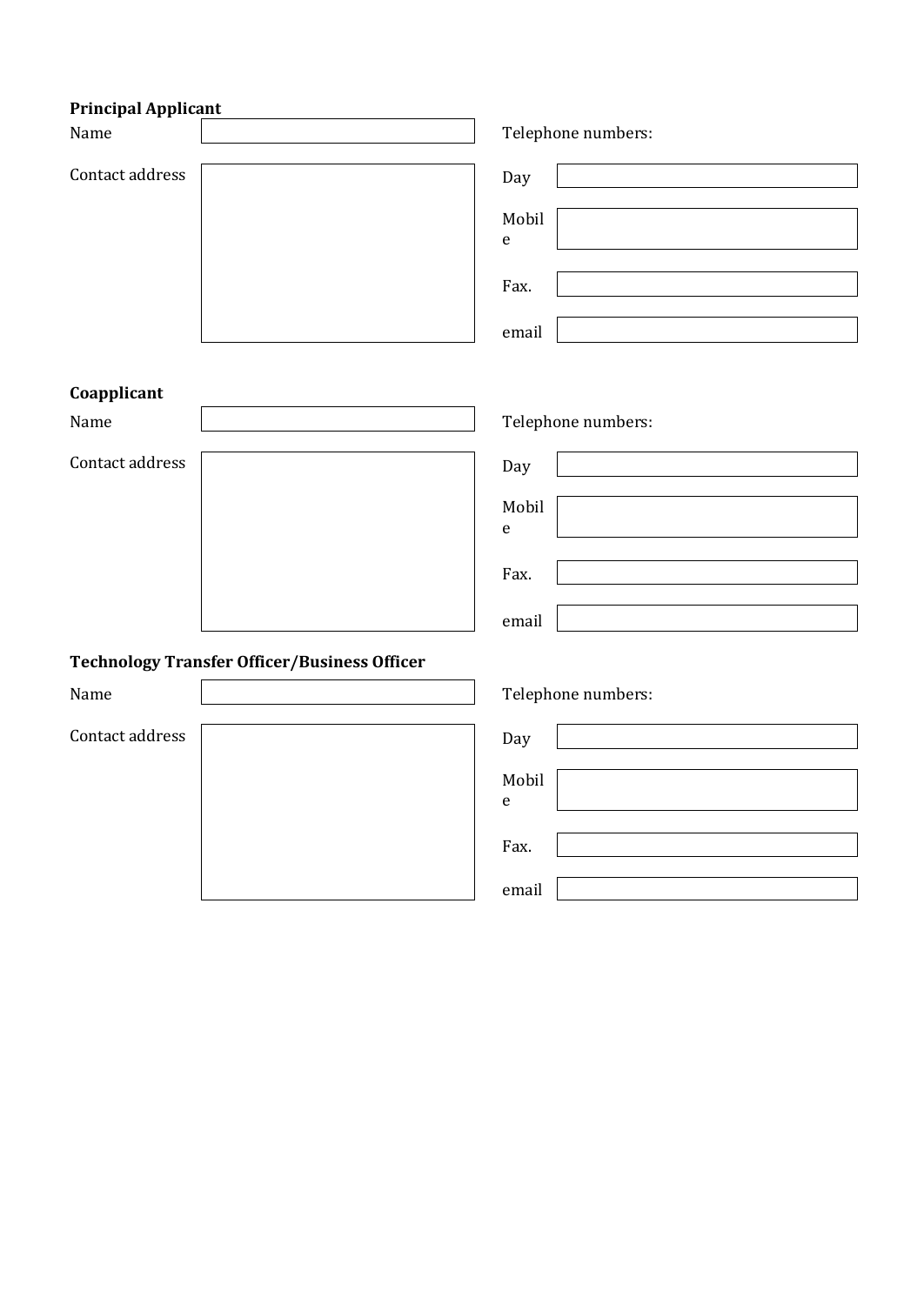**If this application is from a company, please provide the following additional information:**

 $\overline{\phantom{a}}$ 

| Company number:                                           |  |
|-----------------------------------------------------------|--|
| Date and place of incorporation:                          |  |
| Share capital:                                            |  |
| Authorised:                                               |  |
| Issued:                                                   |  |
| Registered holders<br>(name, number and type):            |  |
| Registered office:                                        |  |
| Directors:                                                |  |
| Secretary:                                                |  |
| Accounting reference date:                                |  |
| Previous source of funding and amount:                    |  |
| Cash in bank and other investments:                       |  |
| Average monthly expenditure:                              |  |
| <b>Board of Directors:</b>                                |  |
| Scientific advisory Board:                                |  |
| Number of Employees (indicate full<br>time or part time): |  |

Please attach a copy of the current company Business Plan including the business plan for the asset being developed with your application.

For BIRAC due diligence, the applicants will need to provide the necessary documents as stated under Eligibility heading in Guidelines for Applicant. Please annex those documents to the application.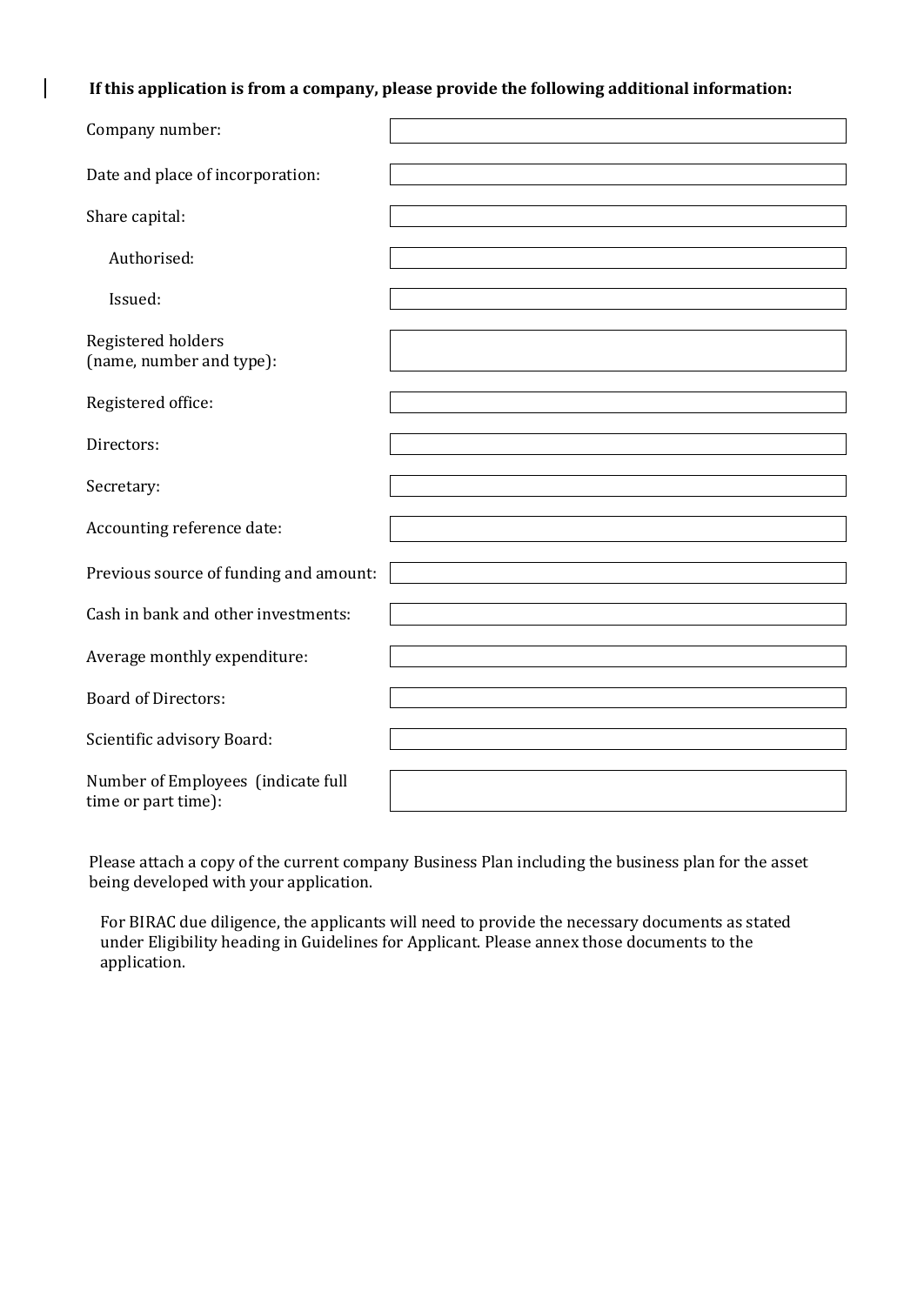## **Q5 TIME SPENT BY APPLICANTS ON RESEARCH**

|                       | How many hours per week does the Principal Applicant spend on research?                                                      |  |
|-----------------------|------------------------------------------------------------------------------------------------------------------------------|--|
|                       | How many hours per week will be spent on this project by the Principal<br>Applicant?                                         |  |
|                       |                                                                                                                              |  |
|                       | How many hours per week does the Coapplicant spend on research?                                                              |  |
|                       | How many hours per week will be spent on this project by the Coapplicant?                                                    |  |
| Q <sub>6</sub><br>(a) | <b>RELATED APPLICATIONS</b><br>Is this or a related application currently being submitted elsewhere?                         |  |
|                       | If yes, to which organisation?                                                                                               |  |
|                       | By what date is a decision expected?<br>(dd/mm/yyyy)                                                                         |  |
| (b)                   | Has this, or a similar, application been submitted elsewhere over the past year?                                             |  |
|                       | If yes, to which organisation?                                                                                               |  |
|                       | What was the result?                                                                                                         |  |
| (c)                   | Is this application a resubmission or has it been previously considered under<br>another Wellcome Trust and/or BIRAC scheme? |  |
|                       | If yes, when was it originally considered?                                                                                   |  |
|                       | Please give the Wellcome Trust's and/or BIRAC's<br>reference number:                                                         |  |
|                       | Briefly state how this application differs from the previous submission(s) (no more<br>than 500 words)                       |  |
|                       |                                                                                                                              |  |
| Q7                    | SUMMARY OF PROPOSED RESEARCH INCLUDING KEY GOALS                                                                             |  |
| (a)                   | For scientifically qualified assessors: (no more than 200 words)                                                             |  |
|                       |                                                                                                                              |  |
| (b)                   | For lay readers: (no more than 200 words)                                                                                    |  |

## **Q8 SUMMARY OF RESEARCH AIM**

Summarise your research aim and how the proposed project will address the unmet healthcare needs in India and potentially other markets. State the intended target population (s) and estimated size. (no more than 300 words)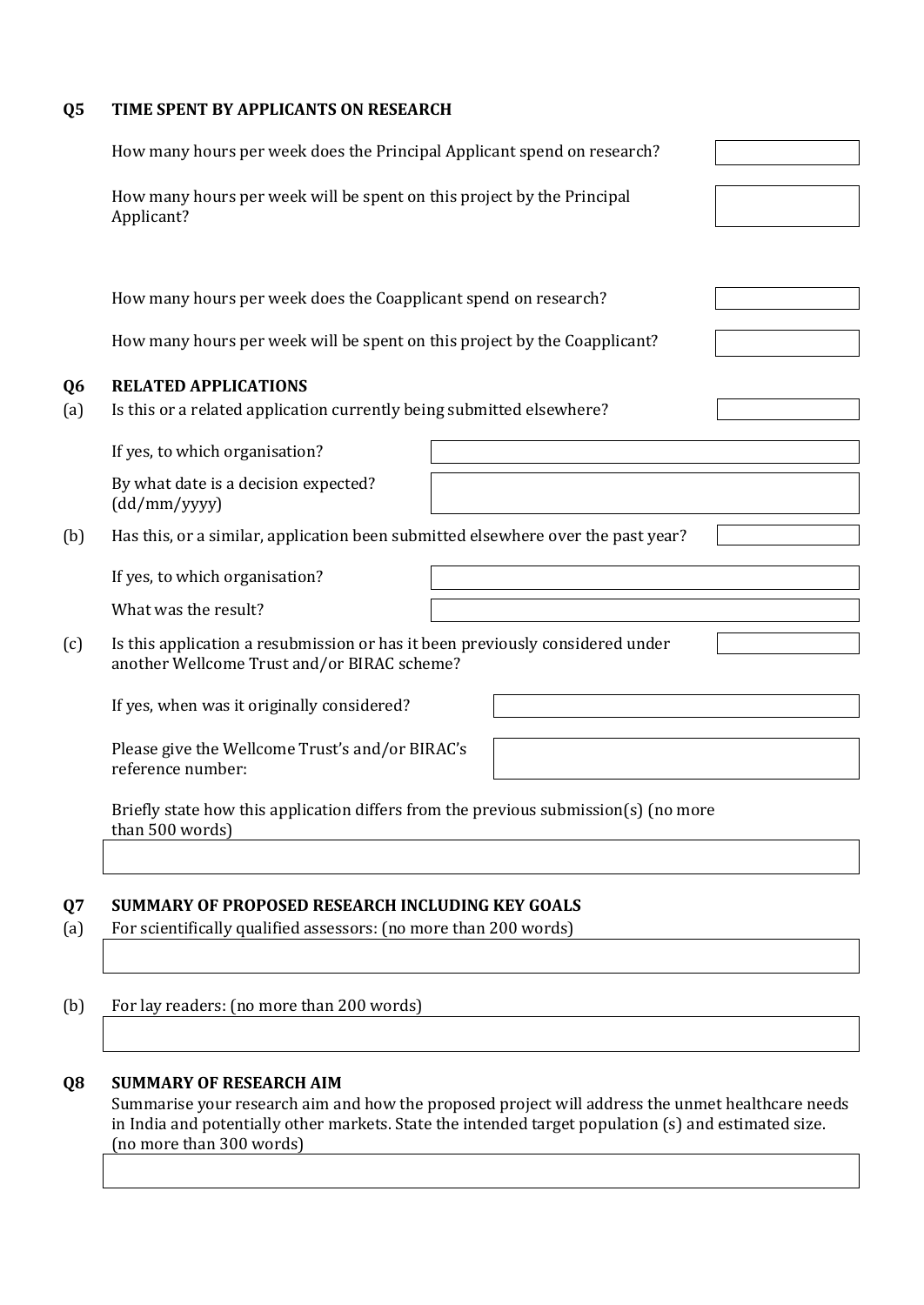# **Q9 DETAILS OF PROJECT**

(a) What is the total requested cost from the Trust?

Funding dependent milestones. Please state currency used.

| Currency used                    |  |
|----------------------------------|--|
| Cost of Milestone Period 1 (M1)* |  |
| Cost of Milestone Period 2 (M2)  |  |
| Cost of Milestone Period 3 (M3)  |  |
| Cost of Milestone Period 4 (M4)  |  |
| Submission of Final Report (M5)  |  |
| Total                            |  |

\*For BIRAC Milestones 1 is signing of agreement

(b) Provide a description of the validation or proof of concept to date (no more than 1,400 words)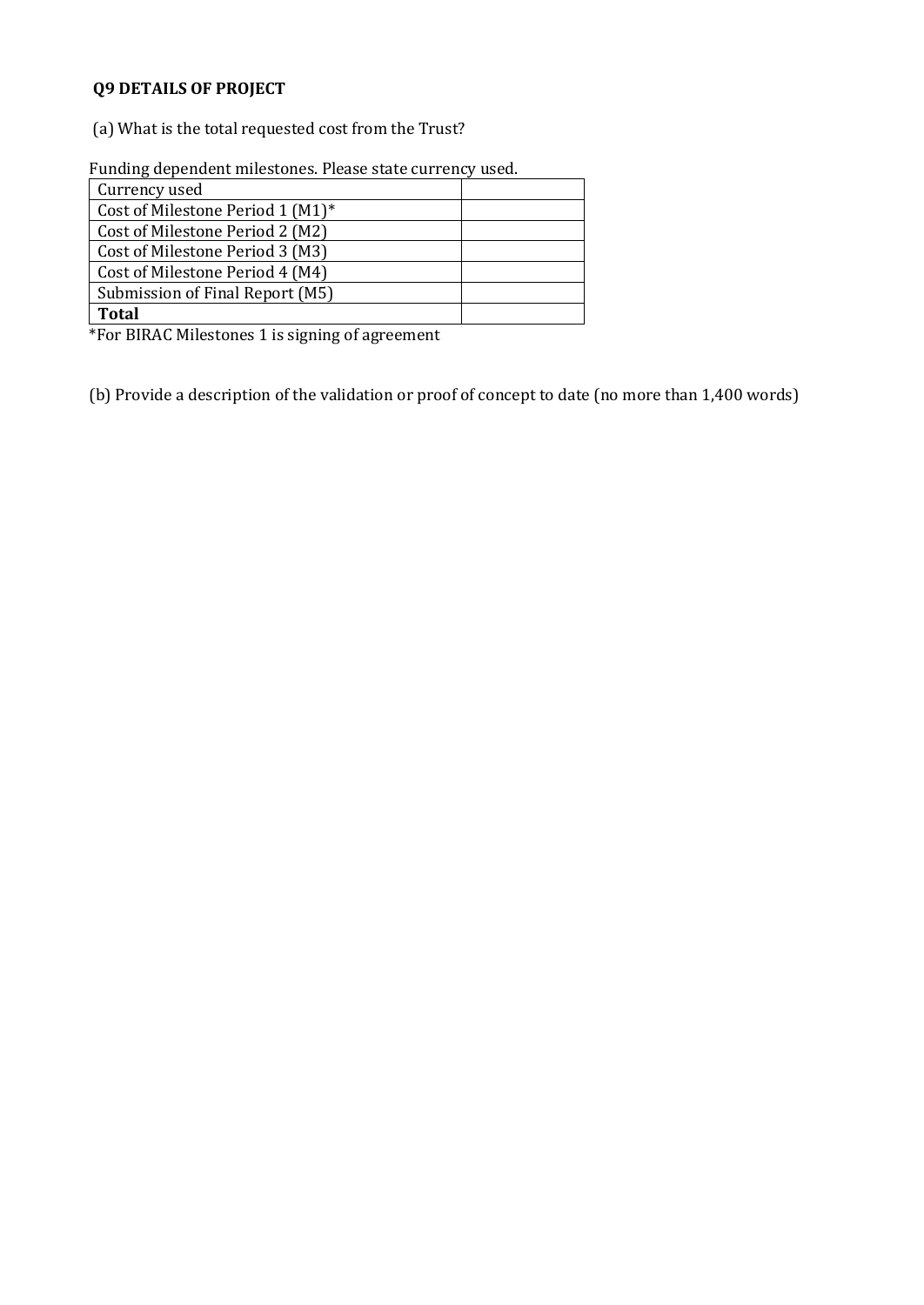(c) Provide details of the plan of investigation proposed to be funded by the Trust or BIRAC (no more than 2,500 words), including:

(i) the specific aims and objectives,

(ii) at least three milestones for the Trust or BIRAC-funded component during the course of the project (funding may be dependent on achieving milestones), and

(iii) details regarding what other funds (if any) are contributing to related project tasks.

Please also describe how the project will be managed to deliver the milestones and key objectives, describing the in-house expertise and any other expertise that needs to be accessed externally.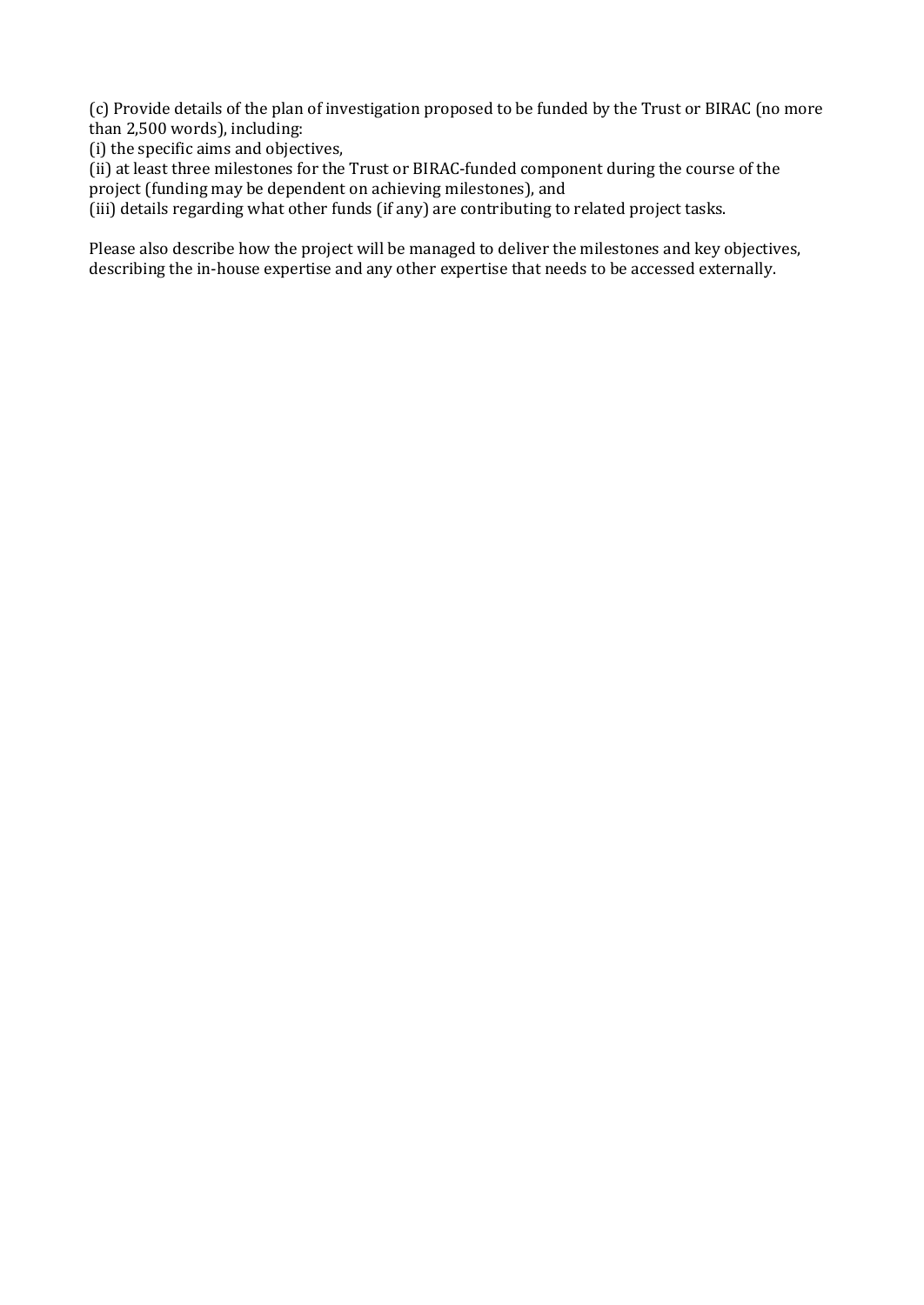(d) Please explain how you would ensure that the project / healthcare solution will be affordable to **the maximum number of targeted patient populations** in India and potentially other developing world markets (no more than 250 words)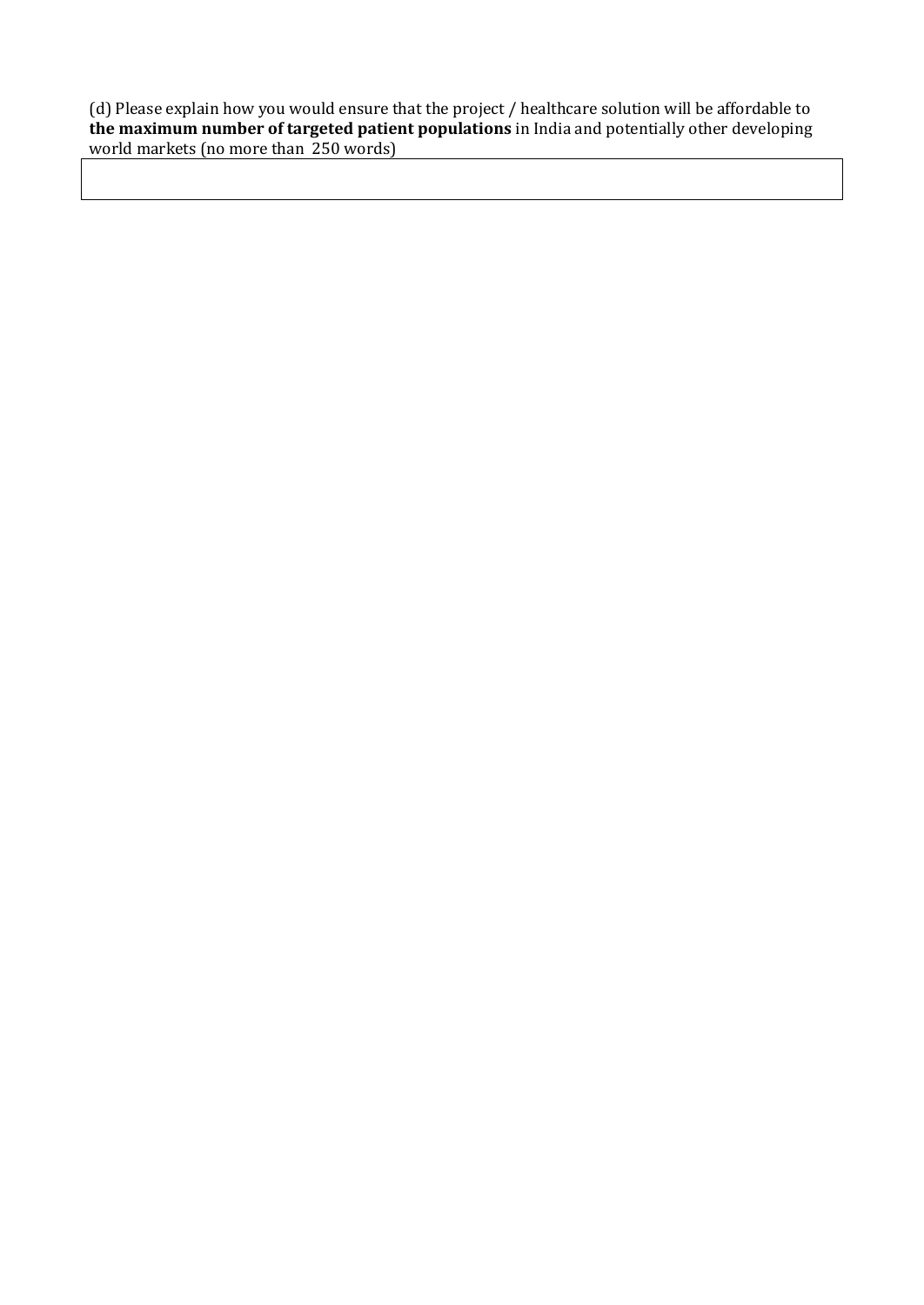(e) Provide a Gantt chart or similar graphical overview of the tasks to be undertaken, their sequence and duration for the entire project including those (marked separately) that will be undertaken in parallel but without Trust orBIRAC funding (if applicable) and key development steps after Trust or BIRAC funding.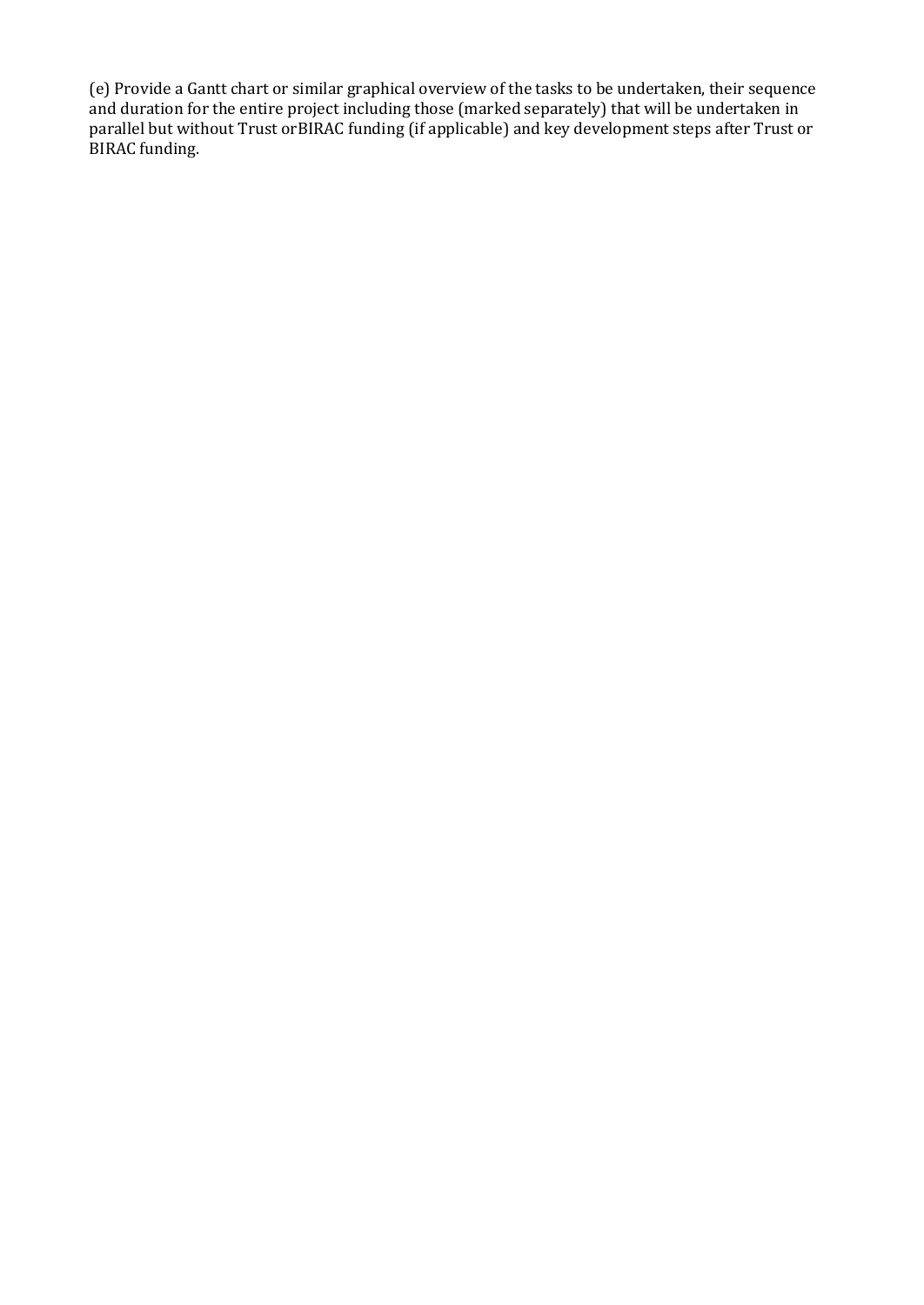**Q10 REFERENCES** (Relevant to proposed research project) Please give citation in full, including title of paper and all authors.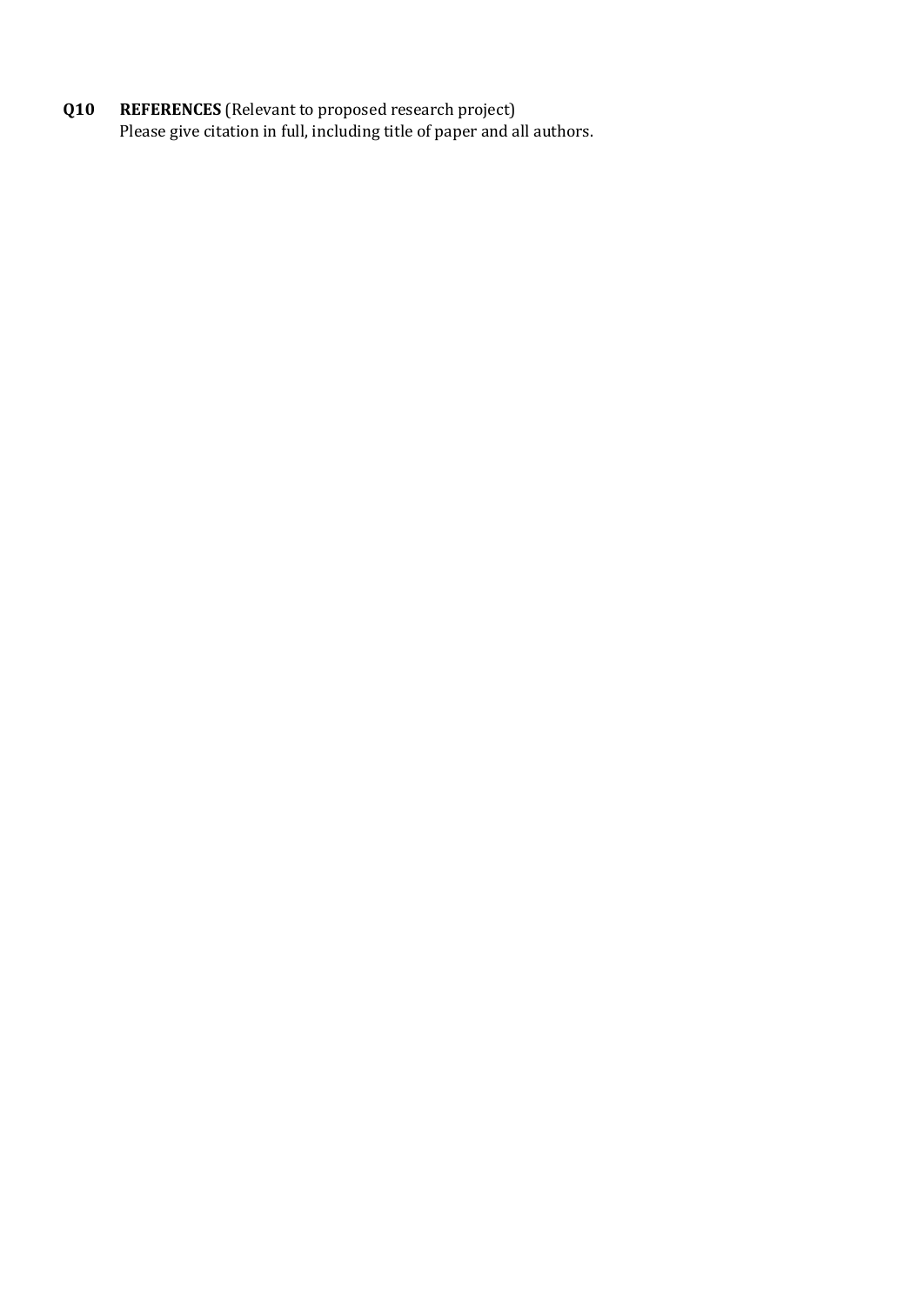## **Q11 COMMERCIAL MATTERS**

## (a) Patent information

| Application<br>number:                |  |
|---------------------------------------|--|
| Priority date:                        |  |
| Inventors:                            |  |
| Applicant:                            |  |
| Ownership<br>(including<br>assignees) |  |
| Funding source:                       |  |
| Title                                 |  |

- (b) How do these patent(s) or patent application(s) relate to the proposal? (no more than 700 words)
- (c) Describe any freedom to operate issues that have been identified or that might arise and how these will be tackled. Include the type and date of any searches that have been conducted. (no more than 350 words)
- (d) Describe any new intellectual property filings that are anticipated arising from this project including how the these inventions will be managed. (no more than 350 words)

(e) **Please describe any competitors and competing technologies being researched or that have been marketed, In addition, please provide a description of the competitive advantage of this technology over currently accepted methods.** Also explain how your technology will maintain a sustainable competitive advantage by the time (estimate when) it reaches the market (no more than 700 words)

(f) Please describe the route by which the proposed healthcare solution or innovation can be made available to, or widely adopted by, the target population(s). (no more than 300 words)

(g) Describe the commercialisation strategy for the asset, including (where appropriate) factors such as potential sources of further funding, relevant licensing partners and the potential to create early revenue streams to support further development. (no more than 700 words)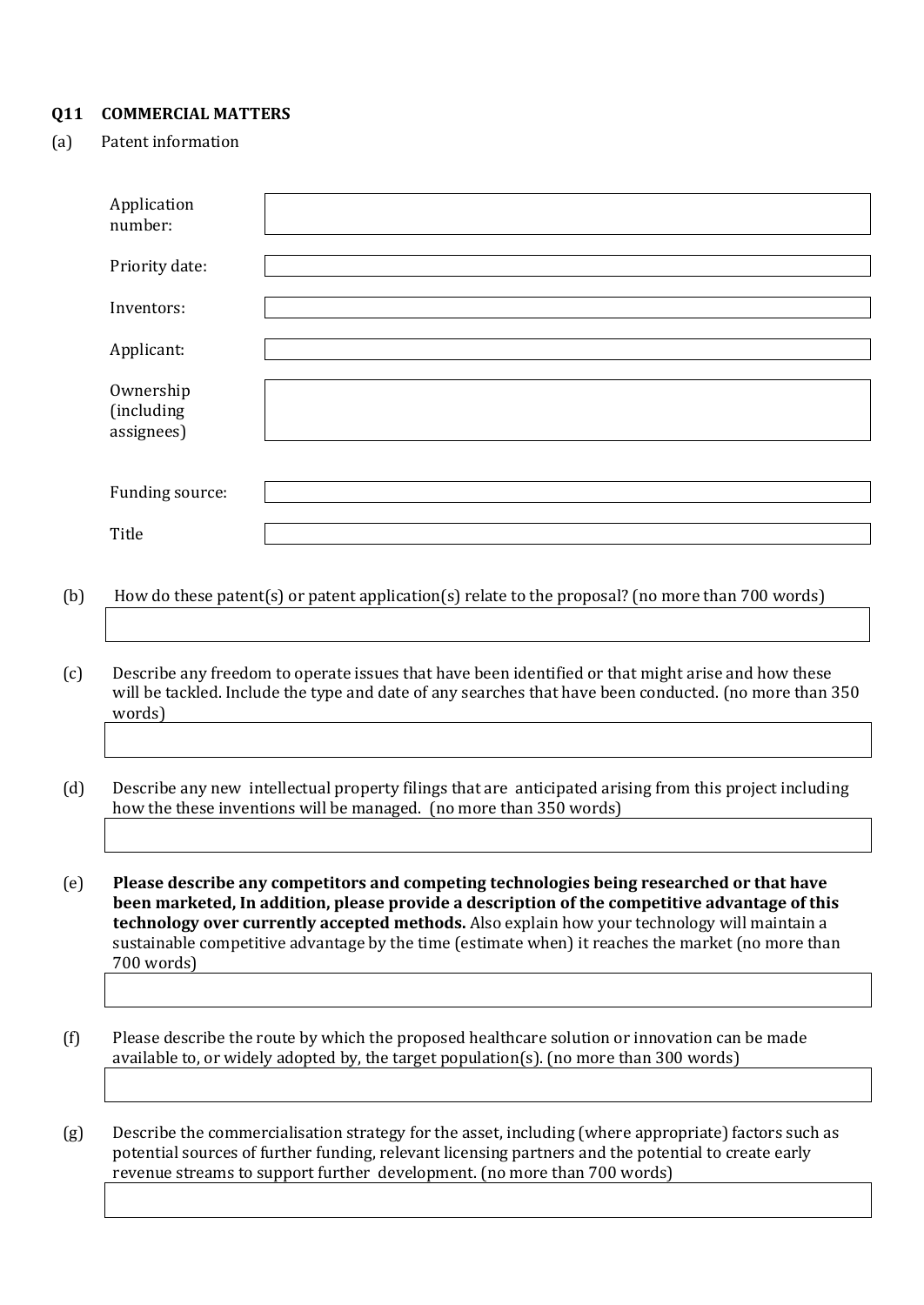- (h) What are the key current and downstream regulatory considerations or risks that will need to be addressed to achieve rapid regulatory approval and maximise market adoption/commercialisation for this technology? (no more than 350 words)
- (i) If this application is from a company, please describe the company's R&D strategy, current portfolio/pipeline and portfolio fit for this proposal. (no more than 350 words)

(j) If any potentially commercially exploitable results are to be based upon tissues or samples derived from human participants, please confirm that the appropriate informed consent for such use has been or will be established. (no more than 200 words)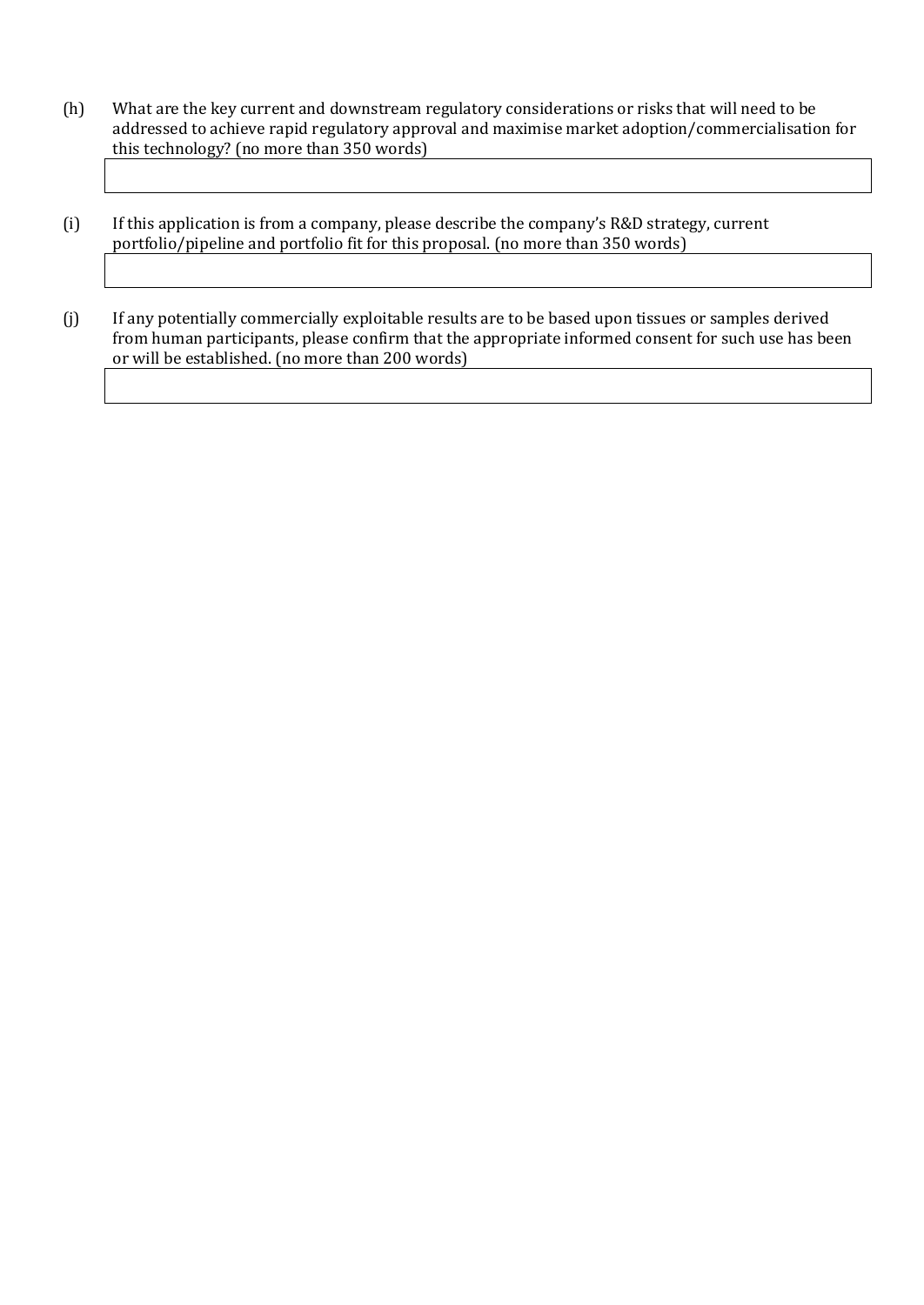Please note that we provide support for researchers in the UK and Republic of Ireland to engage with the lay public. To receive information about training, funding and other public engagement opportunities, please tick the box.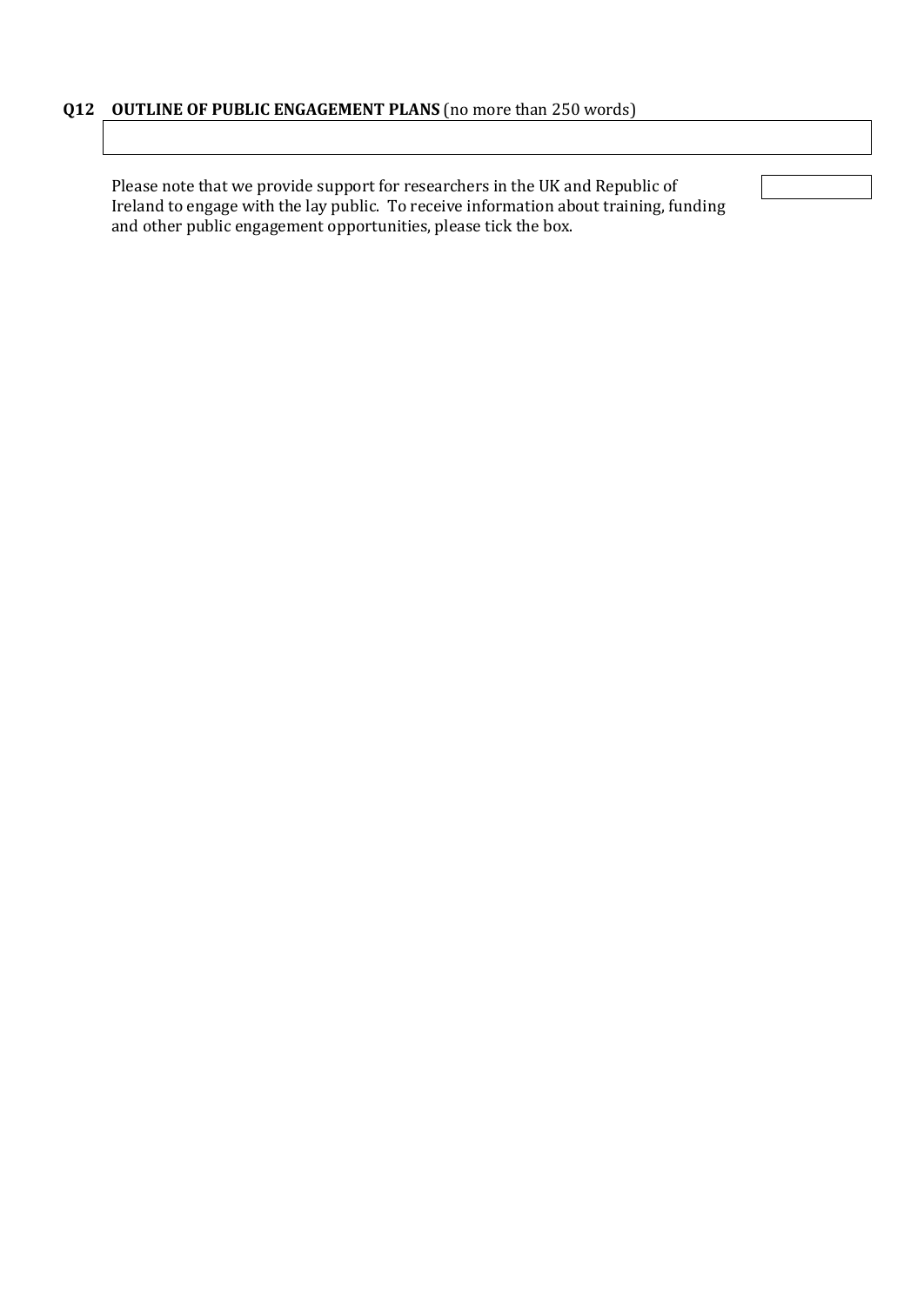## **Q13 CURRICULUM VITAE OF PRINCIPAL APPLICANT**

(a) Surname: Forenames:

(b) Title of current post (If unemployed or in temporary employment, please give details of last appropriate post):

Date of appointment/Start date of last appropriate post:

Expected date of termination/End date of last appropriate post:

(c) With whom do you have your contract of employment?

(d) Source of personal salary support (If 'Other', please specify): *Please also be specific if salary is funded from more than one source. Please indicate with a (\*) those sources of support that have contributed to the background of this proposal.*

(e) Current salary if salary is being requested as part of this application: (State currency)

> If salary is currently funded by a Wellcome Trust grant, please give grant reference number:

(f) Previous posts held (list the most recent first):

| Date from | Date to | Position | Department | Organisation |
|-----------|---------|----------|------------|--------------|
|           |         |          |            |              |
|           |         |          |            |              |
|           |         |          |            |              |
|           |         |          |            |              |
|           |         |          |            |              |
|           |         |          |            |              |
|           |         |          |            |              |
|           |         |          |            |              |
|           |         |          |            |              |
|           |         |          |            |              |
|           |         |          |            |              |
|           |         |          |            |              |

#### (g) Education/training:

| Date (mm/yyyy) | Qualification | Subject | Organisation |
|----------------|---------------|---------|--------------|
|                |               |         |              |
|                |               |         |              |
|                |               |         |              |
|                |               |         |              |
|                |               |         |              |
|                |               |         |              |
|                |               |         |              |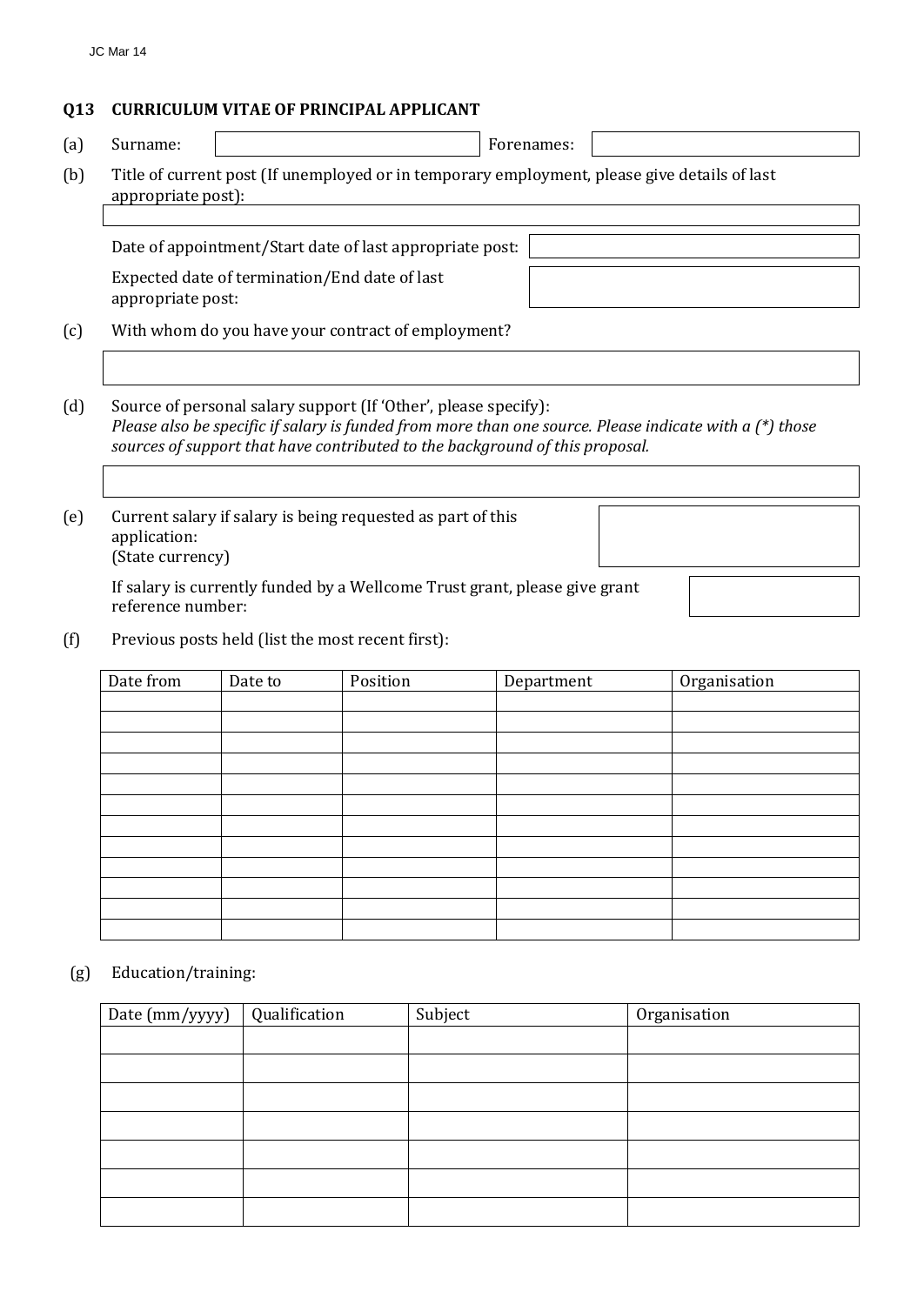(h) Summary of career to date, including key achievements (no more than 700 words)

(i) Publications

Applicants should provide references or examples to 5 key achievements over the past 5 years which may include any of the following:

i) Inventions protected by intellectual property rights that have been developed commercially and/or adopted; ii) patents that have been filed or issued;

iii) peer-reviewed publications.

(ii) Wellcome Trust and/orBIRAC funded publications

Please list all original research publications arising from Wellcome Trust and/or BIRACfunding which were published from October 2009 to the present, and provide the PMCID reference for each of these. Please refer to guidelines.

Publications should be in chronological order with the most recent first. Please give citation in full, including title of paper and all authors\*

*(\*All authors, unless more than 10, in which case please use 'et al', ensuring that your position as author remains clear.)*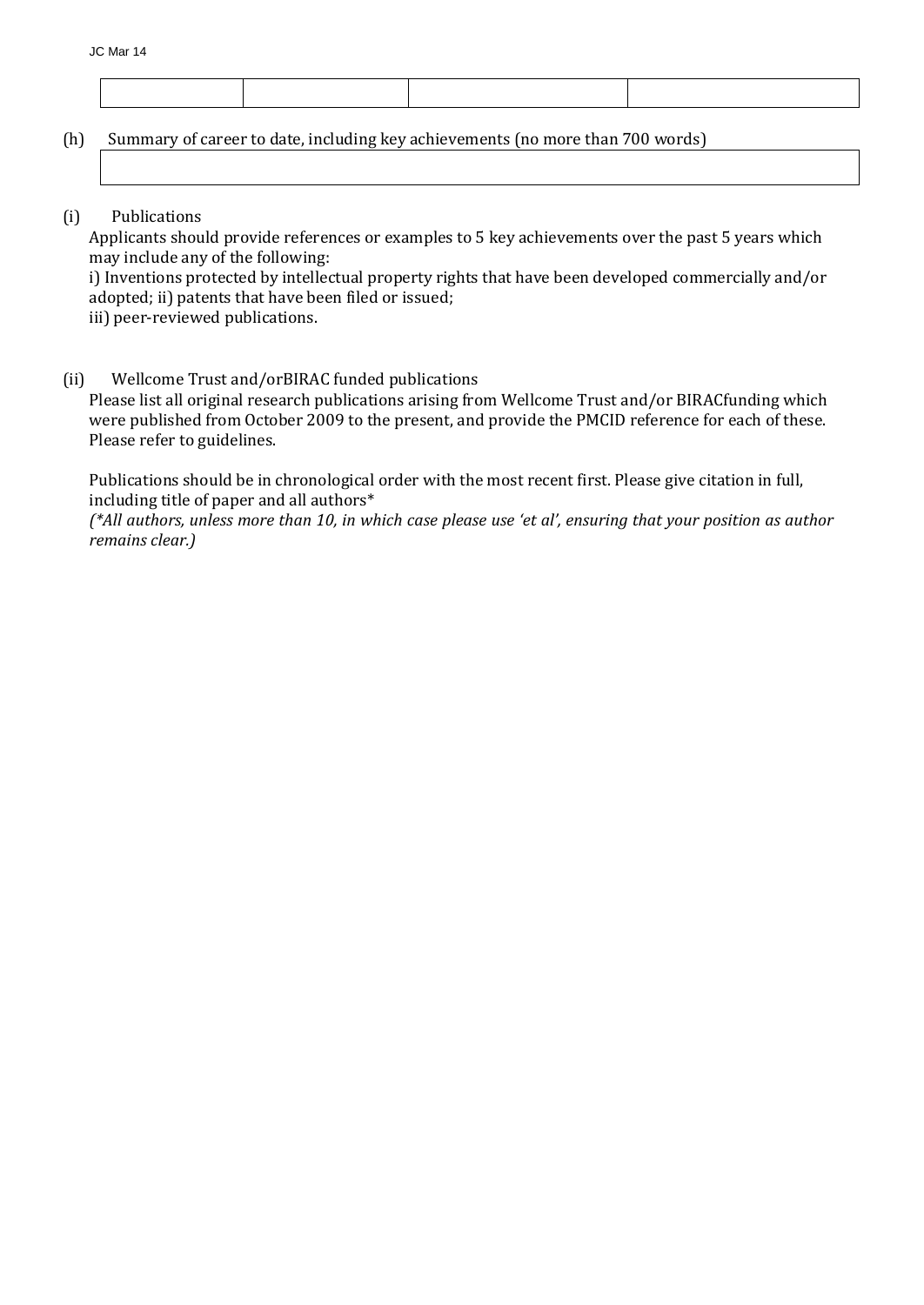(j) **Current and recent financial support (including Wellcome Trust and /or BIRAC awards)** 

Please list all key forms of financial support in the last five years (commercial, research grants, etc. list the most recent first). Please state the name of the funder, name(s) of recipient(s), title of project or enterprise, amounts awarded and currencies, your role in the project, and start and end dates of support. For all active awards, indicate the number of hours per week that are spent on each project. Please identify with an asterisk (\*) those sources of support that have contributed to the background of this proposal.

Grants from other funding agencies

Grants from the Trust

Grants from the BIRAC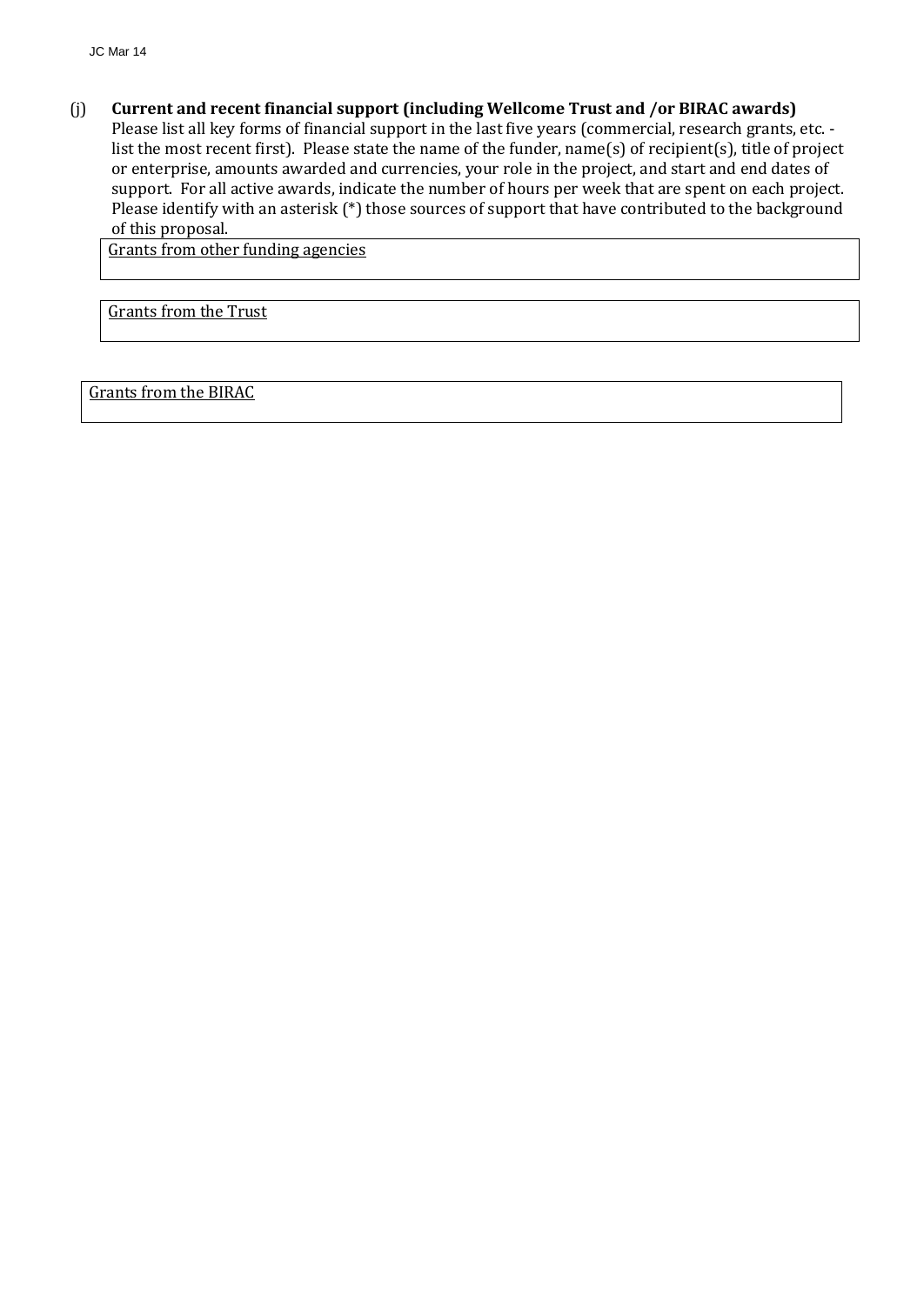## **Q14 CURRICULUM VITAE OF COAPPLICANT**

| (a) | Surname:                  |                                                    | Forenames: |  |
|-----|---------------------------|----------------------------------------------------|------------|--|
| (b) | Title of current<br>post: |                                                    |            |  |
|     |                           | Date of appointment: (dd/mm/yyyy)                  |            |  |
|     |                           | Expected date of termination: (dd/mm/yyyy)         |            |  |
| (c) |                           | With whom do you have your contract of employment? |            |  |

(d) Source of personal salary support (If 'Other', please specify):

*Please also be specific if salary is funded from more than one source.*

| (e) | Current salary if salary is being requested as part of this<br>application:<br>(State currency): |  |
|-----|--------------------------------------------------------------------------------------------------|--|
|     | If salary is currently funded by a Wellcome Trust grant, please give grant<br>reference number:  |  |

(f) Previous posts held (list the most recent first):

| Date from | Date to | Position | Department | Organization |
|-----------|---------|----------|------------|--------------|
|           |         |          |            |              |
|           |         |          |            |              |
|           |         |          |            |              |
|           |         |          |            |              |
|           |         |          |            |              |
|           |         |          |            |              |
|           |         |          |            |              |
|           |         |          |            |              |
|           |         |          |            |              |
|           |         |          |            |              |
|           |         |          |            |              |
|           |         |          |            |              |
|           |         |          |            |              |

## (g) Education/training:

| Date<br>(mm/yyyy) | Qualification | Subject | Organisation |
|-------------------|---------------|---------|--------------|
|                   |               |         |              |
|                   |               |         |              |
|                   |               |         |              |
|                   |               |         |              |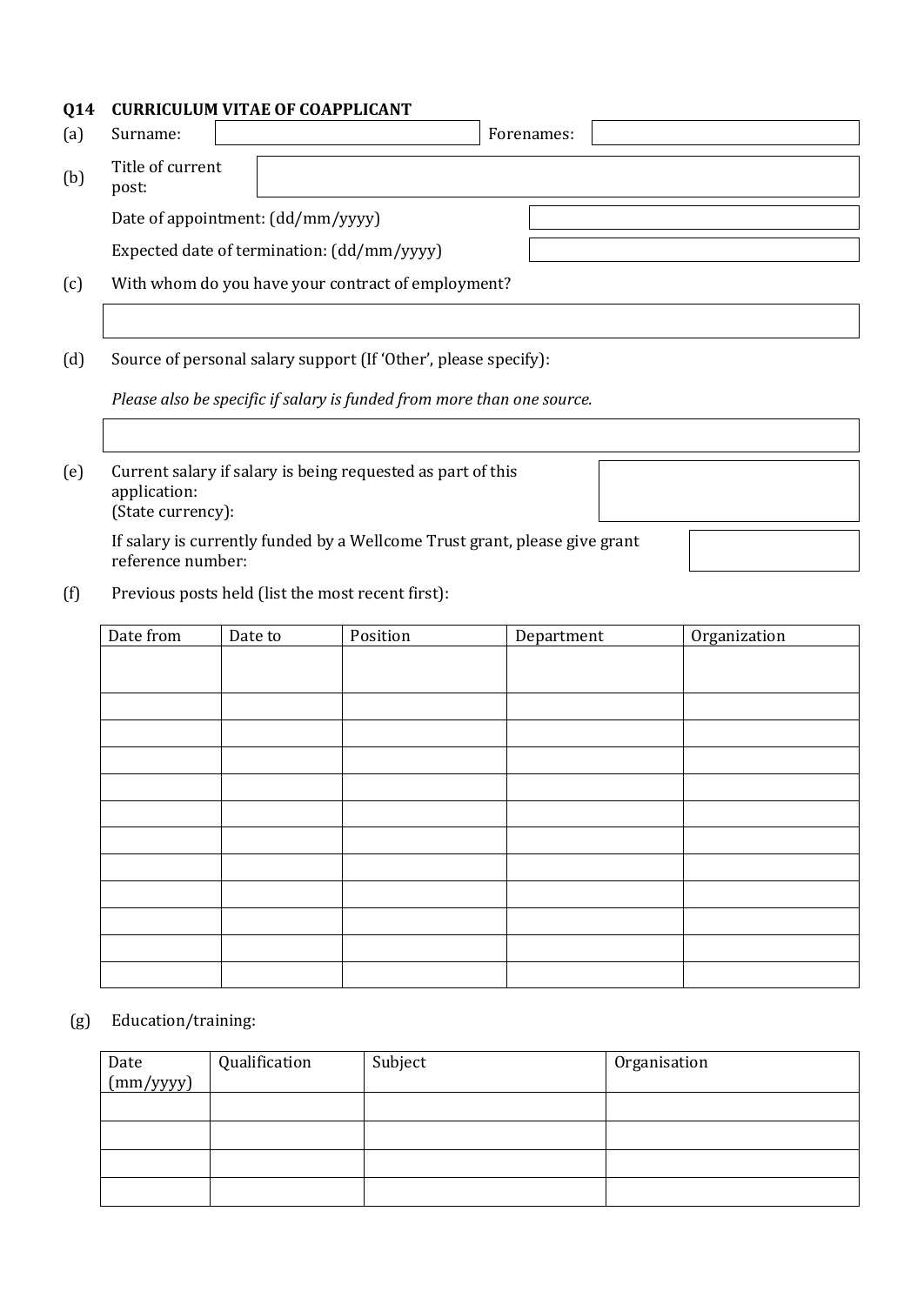## (h) Summary of career to date, including key achievements (no more than 700 words)

## (i) Publications

Applicants should provide references or examples to 5 key achievements over the past 5 years which may include any of the following:

Inventions protected by intellectual property rights that have been developed commercially and/or adopted; ii) patents that have issued; iii) peer-reviewed publications.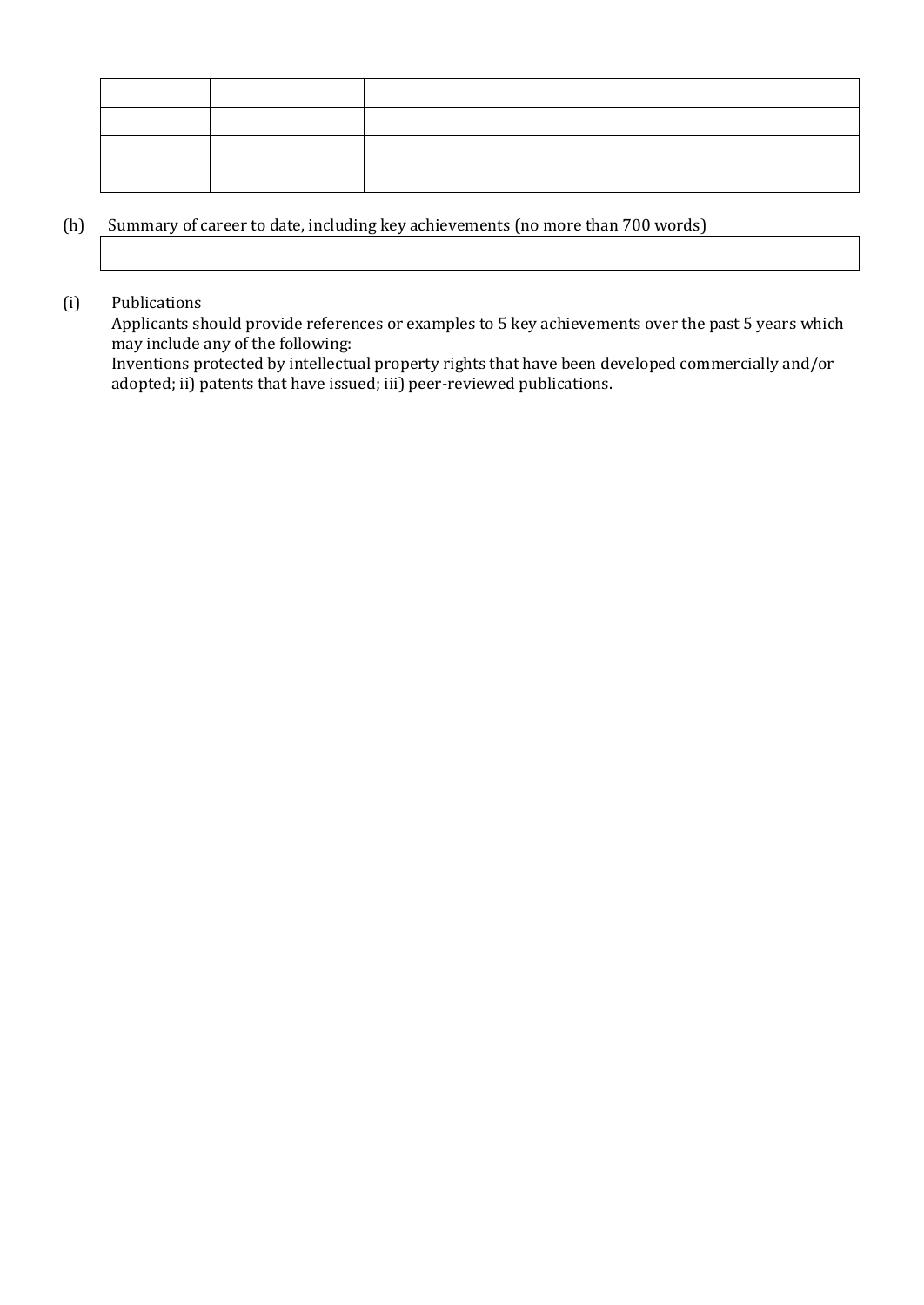(j) Current and recent financial support (including Wellcome Trust and/or BIRAC/ or any other awards)

Please list all key forms of financial support in the last five years (commercial, research grants, etc. - list the most recent first). Please state the name of the funder, name(s) of recipient(s), title of project or enterprise, amounts awarded and currencies, your role in the project, and start and end dates of support. For all active awards, indicate the number of hours per week that are spent on each project.

Please identify with an asterisk (\*) those sources of support that have contributed to the background of this proposal.

Grants from other funding agencies

Grants from the Trust

Grants from the BIRAC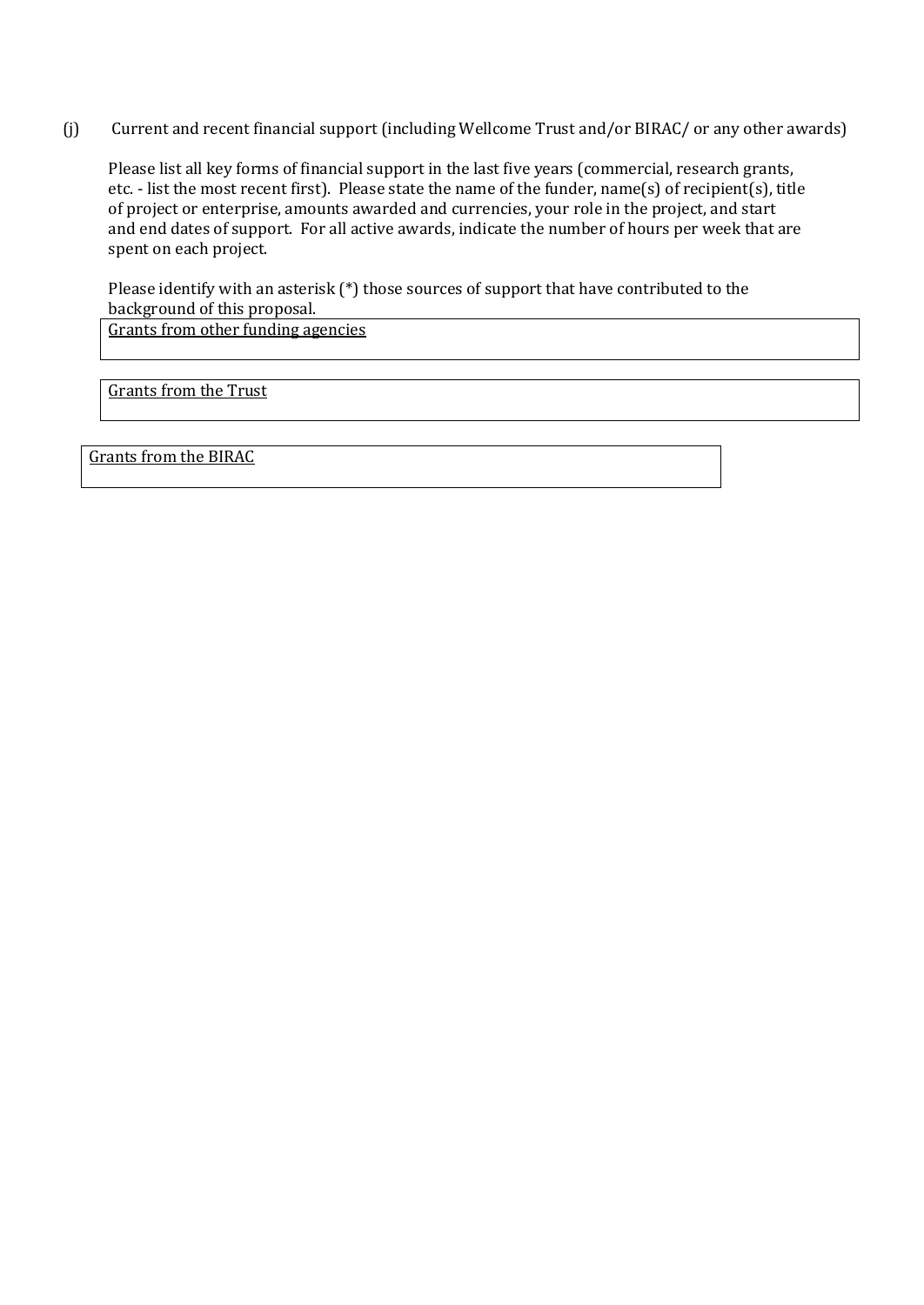## **Q15 CURRICULUM VITAE OF NAMED RESEARCHERS ON PROJECT**

This page may be duplicated if more than one is required.

| (a)    | Surname:                     | Forenames:                                                                                               |
|--------|------------------------------|----------------------------------------------------------------------------------------------------------|
| (b)    |                              | Degrees, diplomas etc: (subject, class, university and dates)                                            |
|        |                              |                                                                                                          |
| (c)    |                              | Current post: (if not currently in employment, please give details of most recent post)                  |
|        | Position and grade:          |                                                                                                          |
|        | Department:                  |                                                                                                          |
|        | Organisation:                |                                                                                                          |
|        | Funding body:                |                                                                                                          |
|        | Termination date of support: |                                                                                                          |
|        |                              | Current basic salary (state currency):                                                                   |
|        |                              | Basic salary must be shown separately from any salary enhancements or other allowances.                  |
|        | reference number:            | If salary is currently funded by a Wellcome Trust grant, please give grant                               |
| (d)    | Previous posts: (with dates) |                                                                                                          |
|        |                              |                                                                                                          |
| $\sim$ |                              | Most recent publications, (no more than five, places give sitation in full, including title of nonon and |

(e) Most recent publications: (no more than **five**; please give citation in full, including title of paper and all authors)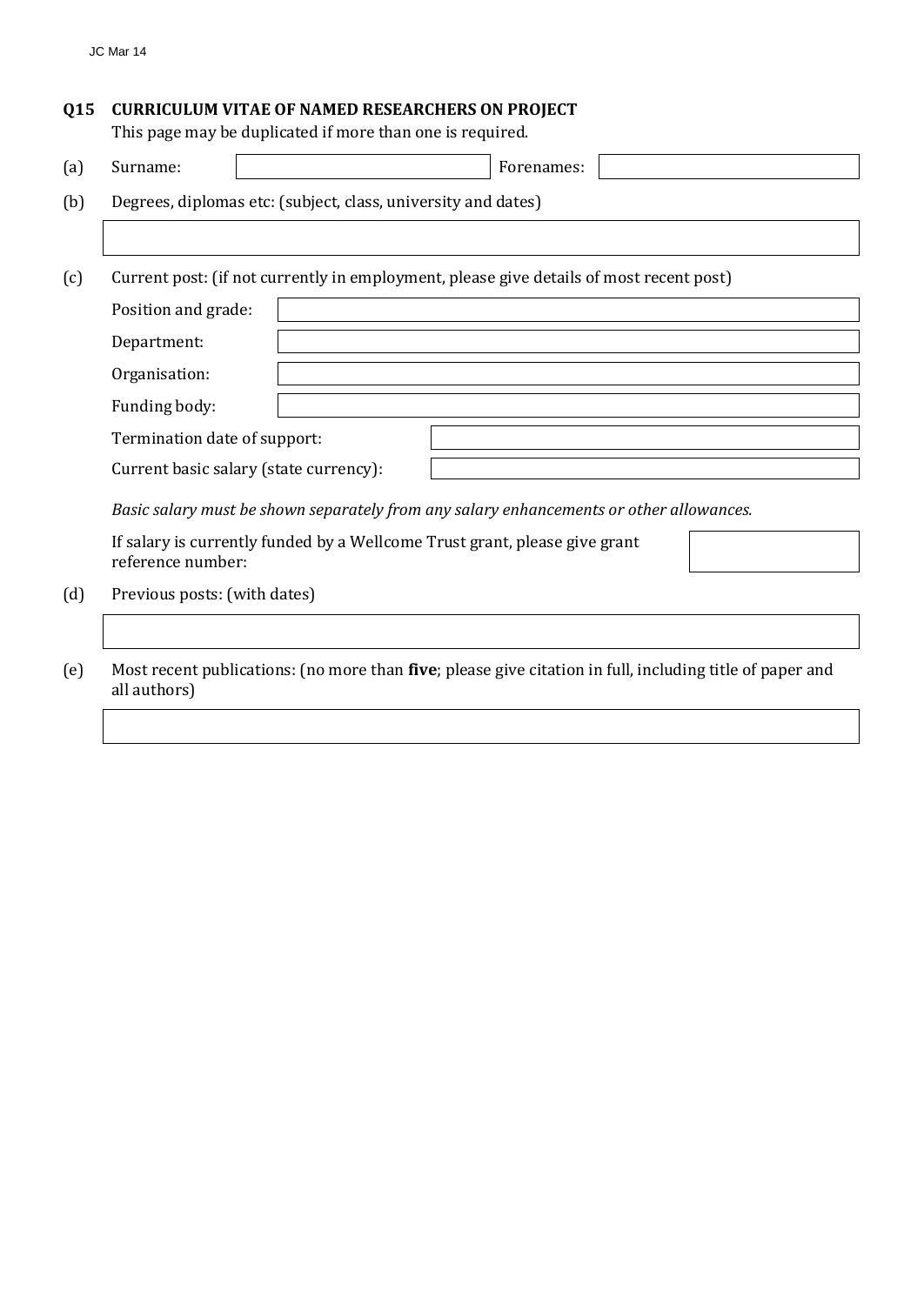## **Q16 CURRENCY REQUESTED**

- (a What currency is being used for the costings in this application?
- (b Is the chosen currency Foreign currency?
- (c What is your local currency if the chosen currency is not Indian currency?
- (d Please specify the currency exchange rate with your local currency that has been used to provide the costings in this application.
- 
- (e Please state clearly the reasons for requesting costs in the chosen currency (no more than 150 words)

## **Q17 SUMMARY OF FINANCIAL SUPPORT REQUESTED**

Duration of grant (state in months):

|                                                       | Total cost |
|-------------------------------------------------------|------------|
| (a) Salaries                                          |            |
| (b) Materials and consumables                         |            |
| (c) Animals                                           |            |
| (d) Equipment                                         |            |
| (e) Contract research organisations costs/Outsourcing |            |
| (f) Miscellaneous: (including Travel)                 |            |
| g) Contingency                                        |            |
| <b>GRAND TOTAL</b>                                    |            |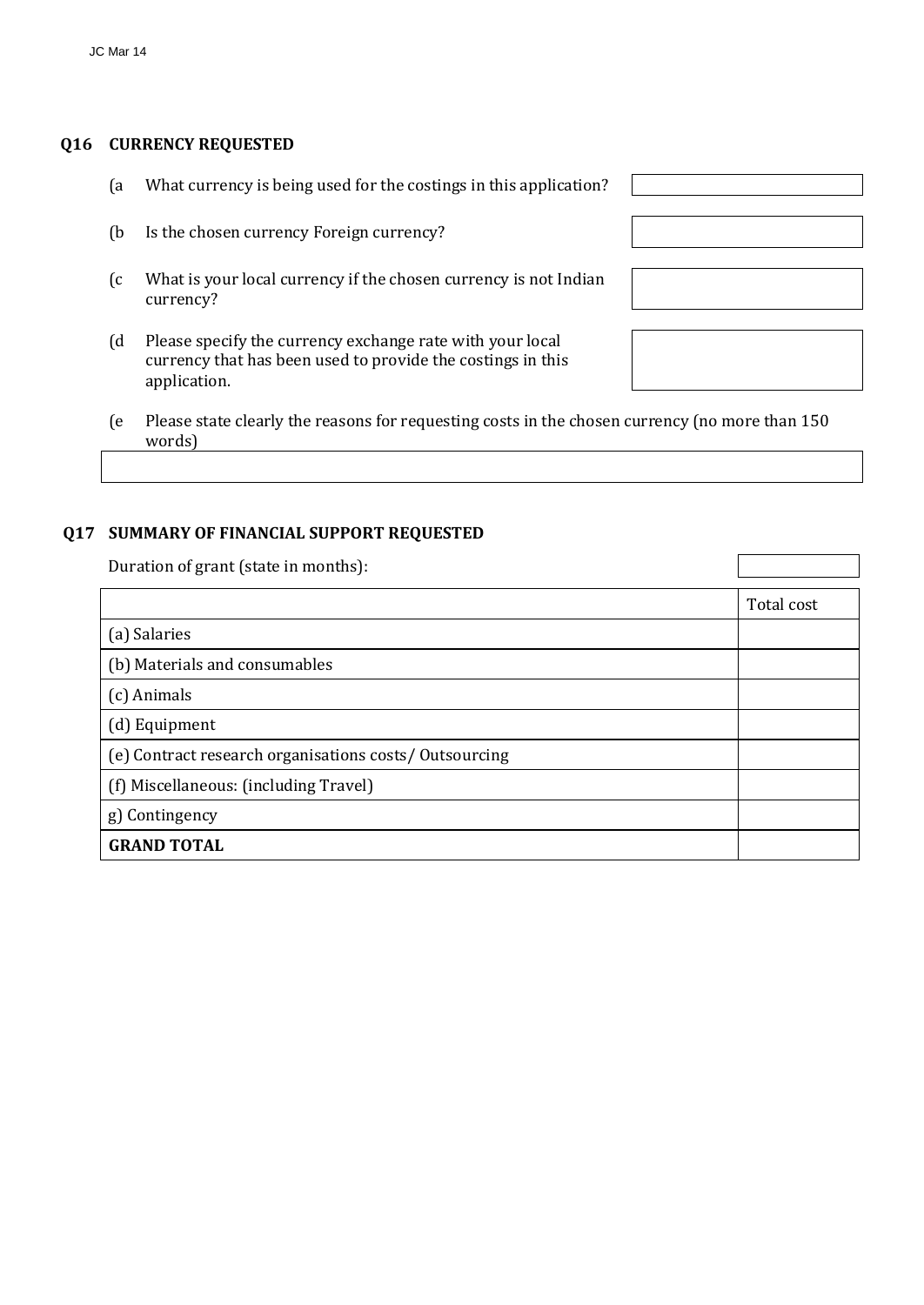**CURRENCY USED:**

## **Q18 DETAILS OF FINANCIAL SUPPORT AND RESOURCES REQUESTED**

**(a) Salaries** (including the applicant's salary) and currency used. Expand table as necessary. Please refer to Salaries costs for both funders as stated in Guidelines in applicant.

| Post no. | Name<br>(if known) | Staff<br>category | Salary grade/<br>scale | Start date<br>(dd/mm/yy) | Period on<br>project (months) | % of full<br>time | <b>Basic starting</b><br>salary | Total cost on<br>grant |
|----------|--------------------|-------------------|------------------------|--------------------------|-------------------------------|-------------------|---------------------------------|------------------------|
|          |                    |                   |                        |                          |                               |                   |                                 |                        |
|          |                    |                   |                        |                          |                               |                   |                                 |                        |
|          |                    |                   |                        |                          |                               |                   |                                 |                        |
|          |                    |                   |                        |                          |                               |                   |                                 |                        |
|          |                    |                   |                        |                          |                               |                   |                                 |                        |
|          |                    |                   |                        |                          |                               |                   |                                 |                        |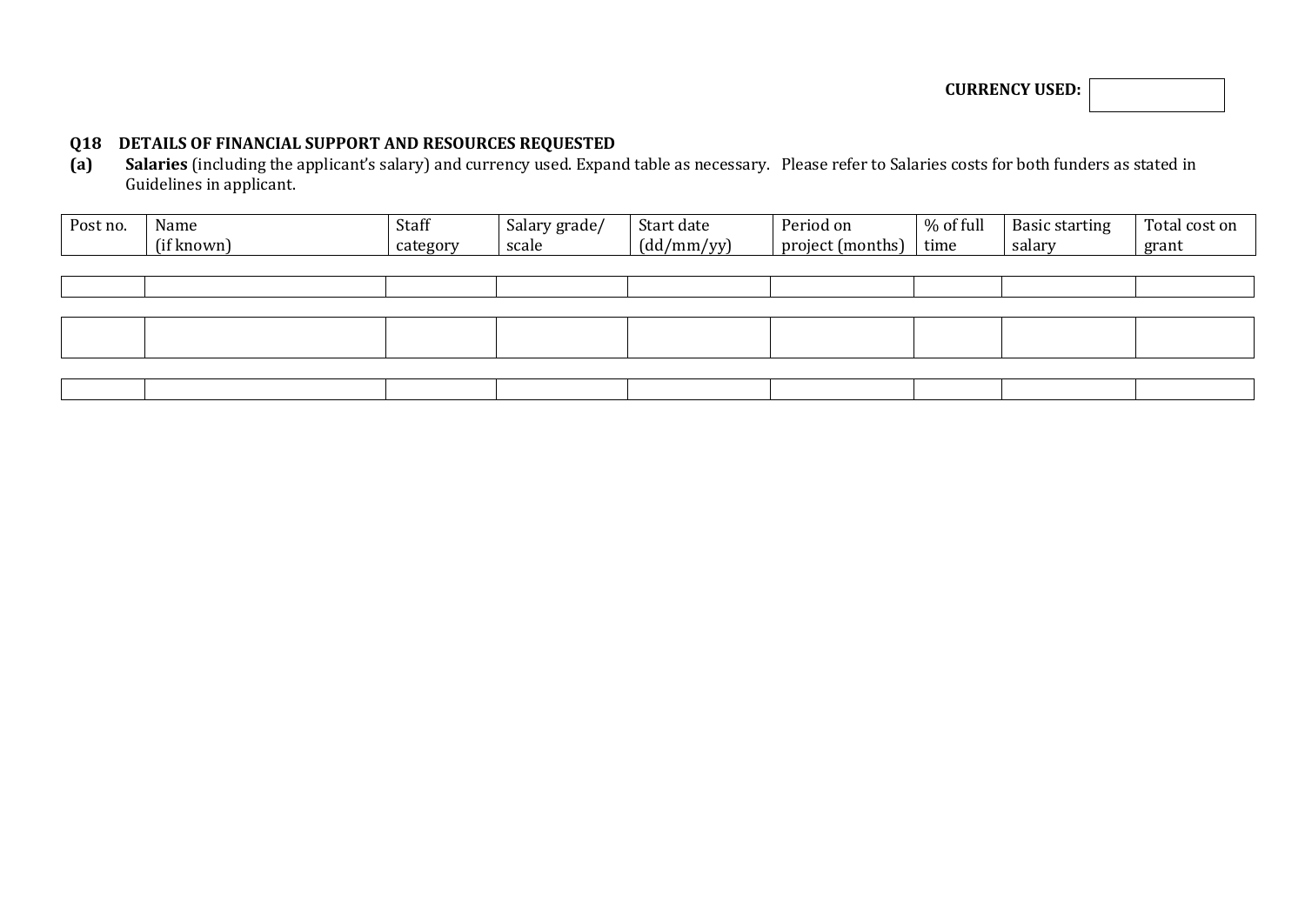**CURRENCY USED:**

# **Q18 DETAILS OF FINANCIAL SUPPORT AND RESOURCES REQUESTED** (cont.)

| <b>Materials and consumables (description)</b> |              | Costs |
|------------------------------------------------|--------------|-------|
|                                                |              |       |
|                                                |              |       |
|                                                |              |       |
|                                                |              |       |
|                                                |              |       |
|                                                |              |       |
|                                                |              |       |
|                                                |              |       |
|                                                |              |       |
|                                                |              |       |
|                                                |              |       |
|                                                |              |       |
|                                                |              |       |
|                                                |              |       |
|                                                |              |       |
|                                                |              |       |
|                                                |              |       |
|                                                |              |       |
|                                                |              |       |
|                                                |              |       |
|                                                |              |       |
|                                                |              |       |
|                                                |              |       |
|                                                |              |       |
|                                                |              |       |
|                                                |              |       |
|                                                |              |       |
|                                                |              |       |
|                                                |              |       |
|                                                |              |       |
|                                                | <b>Total</b> |       |

|                        | <b>CURRENCY USED:</b> |       |
|------------------------|-----------------------|-------|
| (c)<br>Animals*        |                       | Costs |
| Total purchase cost    |                       |       |
| Total maintenance cost |                       |       |
| Total procedures cost  |                       |       |
| Total associated cost  |                       |       |
|                        | <b>Total</b>          |       |

(\*) BIRAC will consider on a case by case basis

The table below should be duplicated for **each different species.**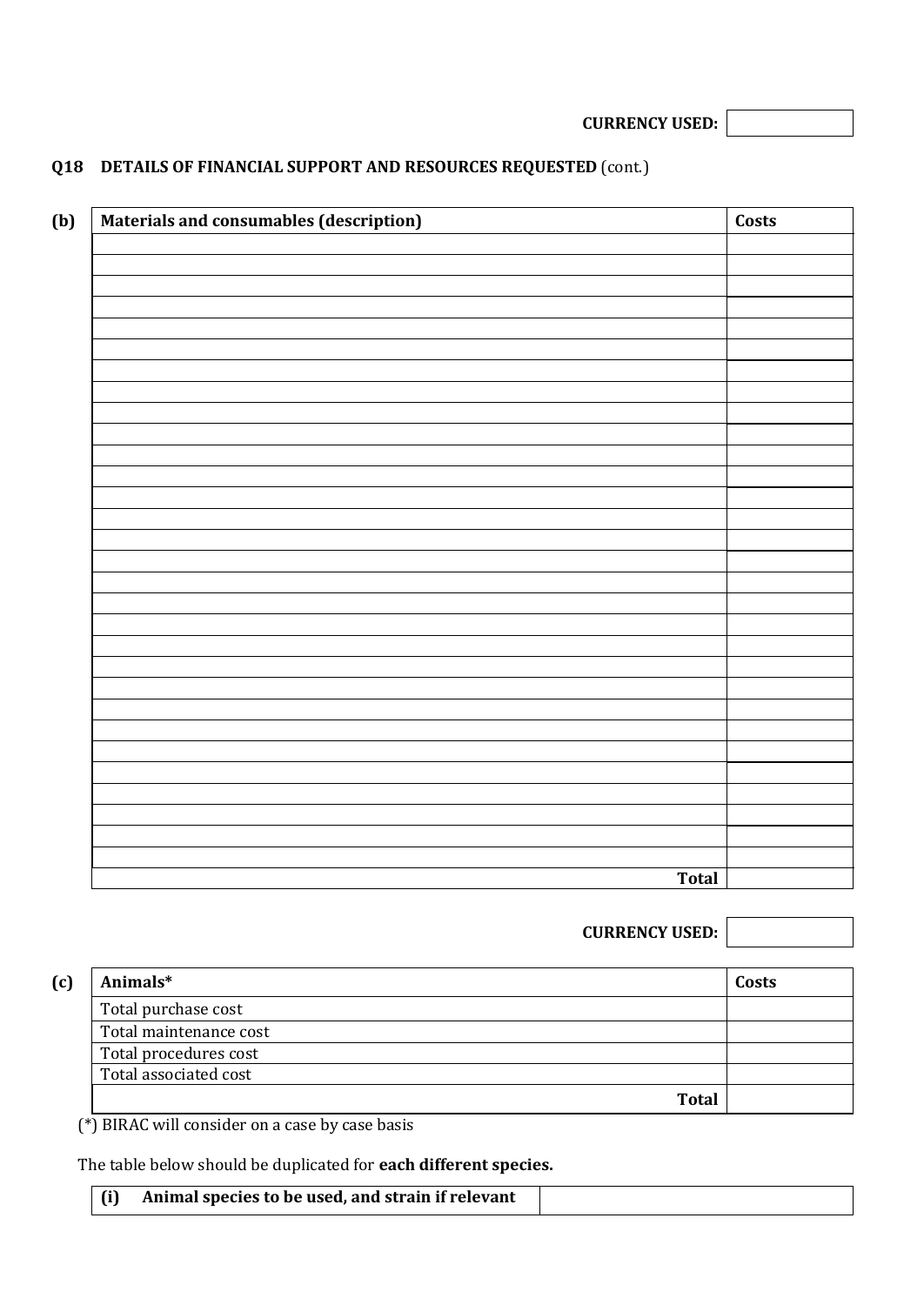| (ii)         | Source of supply                            |  |
|--------------|---------------------------------------------|--|
| (iii         | <b>Purchase</b>                             |  |
|              | Purchase price per animal                   |  |
|              | Total number of animals to be purchased     |  |
|              | <b>Total purchase cost</b>                  |  |
| $\mathbf{u}$ | Maintenance                                 |  |
|              | Total number of animals to be maintained    |  |
|              | Total number of weeks' maintenance required |  |
|              | Cost per animal per week                    |  |
|              | <b>Total maintenance cost</b>               |  |
| (v)          | <b>Experimental procedures</b>              |  |
|              | Types of $procedure(s)$                     |  |
|              | Cost per procedure(s)                       |  |
|              | <b>Total procedures cost</b>                |  |

| (vi | Associated costs *                                                 |       |  |  |  |  |  |  |
|-----|--------------------------------------------------------------------|-------|--|--|--|--|--|--|
|     | <b>Staff training costs (description)</b>                          | Costs |  |  |  |  |  |  |
|     |                                                                    |       |  |  |  |  |  |  |
|     |                                                                    |       |  |  |  |  |  |  |
|     |                                                                    |       |  |  |  |  |  |  |
|     |                                                                    |       |  |  |  |  |  |  |
|     |                                                                    |       |  |  |  |  |  |  |
|     |                                                                    |       |  |  |  |  |  |  |
|     |                                                                    |       |  |  |  |  |  |  |
|     |                                                                    |       |  |  |  |  |  |  |
|     |                                                                    |       |  |  |  |  |  |  |
|     |                                                                    |       |  |  |  |  |  |  |
|     | <b>Total staff training costs</b>                                  |       |  |  |  |  |  |  |
|     |                                                                    |       |  |  |  |  |  |  |
|     | Animal environment, training and enrichment costs<br>(description) | Costs |  |  |  |  |  |  |
|     |                                                                    |       |  |  |  |  |  |  |
|     |                                                                    |       |  |  |  |  |  |  |
|     |                                                                    |       |  |  |  |  |  |  |
|     |                                                                    |       |  |  |  |  |  |  |
|     |                                                                    |       |  |  |  |  |  |  |
|     |                                                                    |       |  |  |  |  |  |  |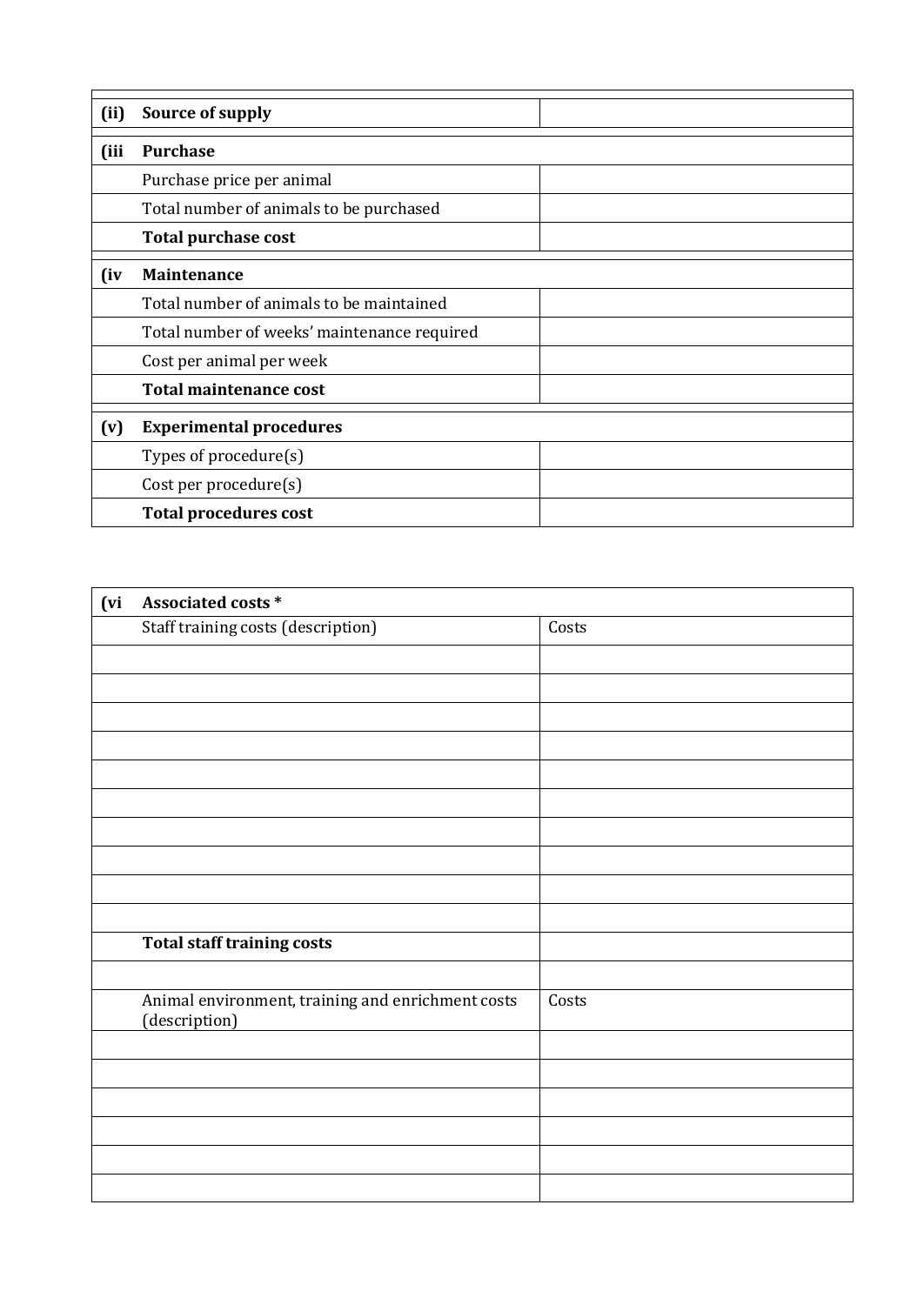| Total animal environment, training and<br>enrichment costs |       |
|------------------------------------------------------------|-------|
|                                                            |       |
| Animal licence costs (description)                         | Costs |
|                                                            |       |
|                                                            |       |
|                                                            |       |
|                                                            |       |
|                                                            |       |
| <b>Total animal licence costs</b>                          |       |
| <b>Total associated cost</b>                               |       |

(\*) BIRAC will consider on a case by case basis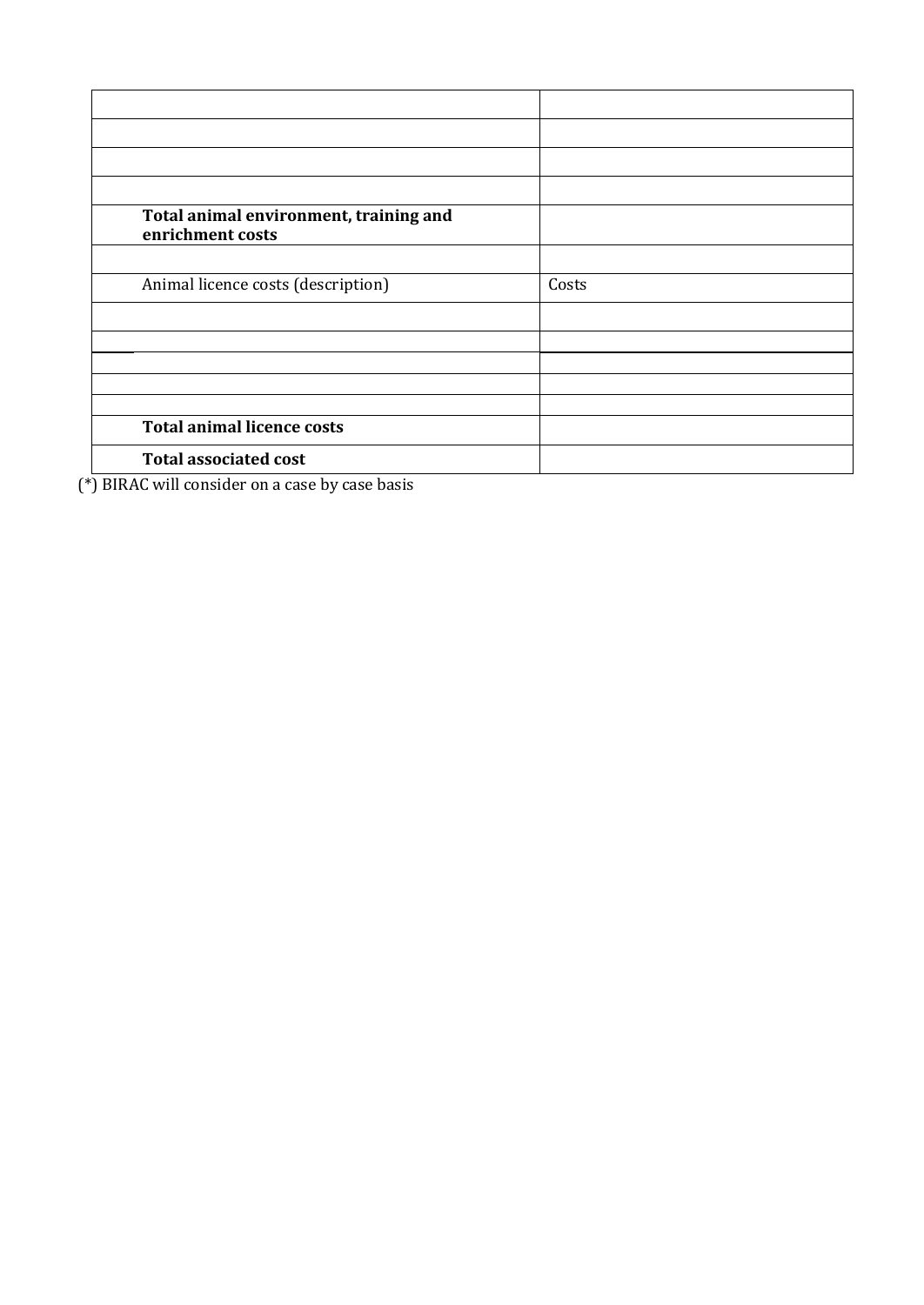# **Q18 DETAILS OF FINANCIAL SUPPORT AND RESOURCES REQUESTED** (cont.)

## **(d) Equipment**

Please provide contact details for the Organisation's Director of Procurement/Head of Purchasing (or equivalent).

| Name:    | Tel:    |  |
|----------|---------|--|
| Address: | E-mail: |  |
|          |         |  |
|          |         |  |
|          |         |  |

## (i) Request for equipment.

| $\sqrt{\text{Type of equipment}}$ | Equipment<br>specification | Preferred<br>manufacturer/<br>supplier (if<br>known) | Maintenance<br>contract<br>duration<br>(months) | Cost of<br>maintenance<br>contract | Number<br>of items | Cost per<br>item | <b>Total cost</b> | Contributio<br>n from<br>other<br>sources | Amount<br>requested<br>$(*)$ |
|-----------------------------------|----------------------------|------------------------------------------------------|-------------------------------------------------|------------------------------------|--------------------|------------------|-------------------|-------------------------------------------|------------------------------|
|                                   |                            |                                                      |                                                 |                                    |                    |                  |                   |                                           |                              |
|                                   |                            |                                                      |                                                 |                                    |                    |                  |                   |                                           |                              |
|                                   |                            |                                                      |                                                 |                                    |                    |                  |                   |                                           |                              |
|                                   |                            |                                                      |                                                 |                                    |                    |                  |                   |                                           |                              |
|                                   |                            |                                                      |                                                 |                                    |                    |                  |                   |                                           |                              |
|                                   |                            |                                                      |                                                 |                                    |                    |                  |                   |                                           |                              |
|                                   |                            |                                                      |                                                 |                                    |                    |                  |                   |                                           |                              |
|                                   |                            |                                                      |                                                 |                                    |                    |                  |                   |                                           |                              |
|                                   |                            |                                                      |                                                 |                                    |                    |                  |                   |                                           |                              |
|                                   |                            |                                                      |                                                 |                                    |                    |                  |                   |                                           |                              |
|                                   |                            |                                                      |                                                 |                                    |                    |                  |                   |                                           |                              |
|                                   |                            |                                                      |                                                 |                                    |                    |                  |                   |                                           |                              |
|                                   |                            |                                                      |                                                 |                                    |                    |                  |                   |                                           |                              |
|                                   |                            |                                                      |                                                 |                                    |                    |                  |                   |                                           |                              |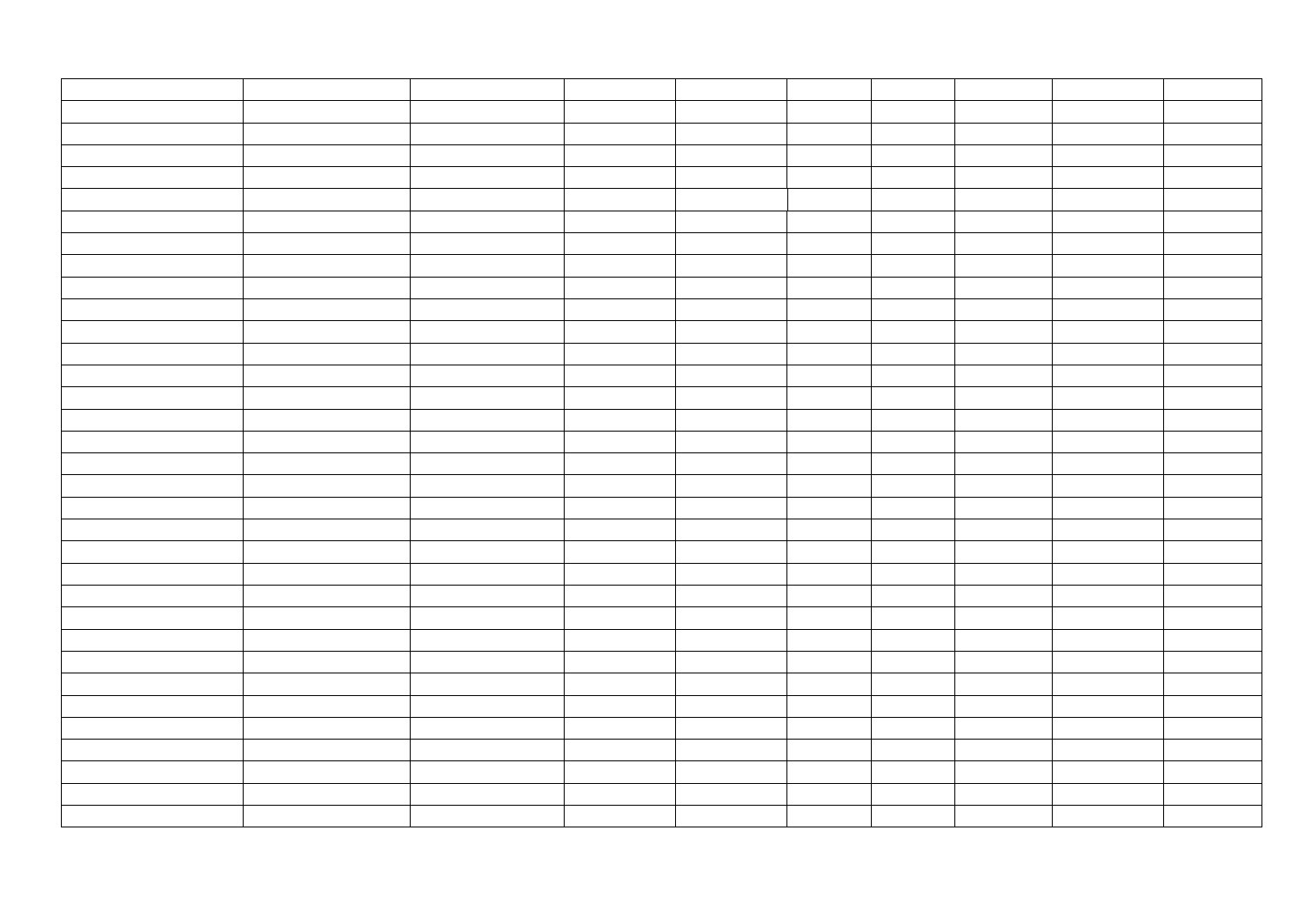|  |  |  |  |  |  | Total: |  |  |
|--|--|--|--|--|--|--------|--|--|

(\*) BIRAC will consider it based on project's justified need and on a case by case basis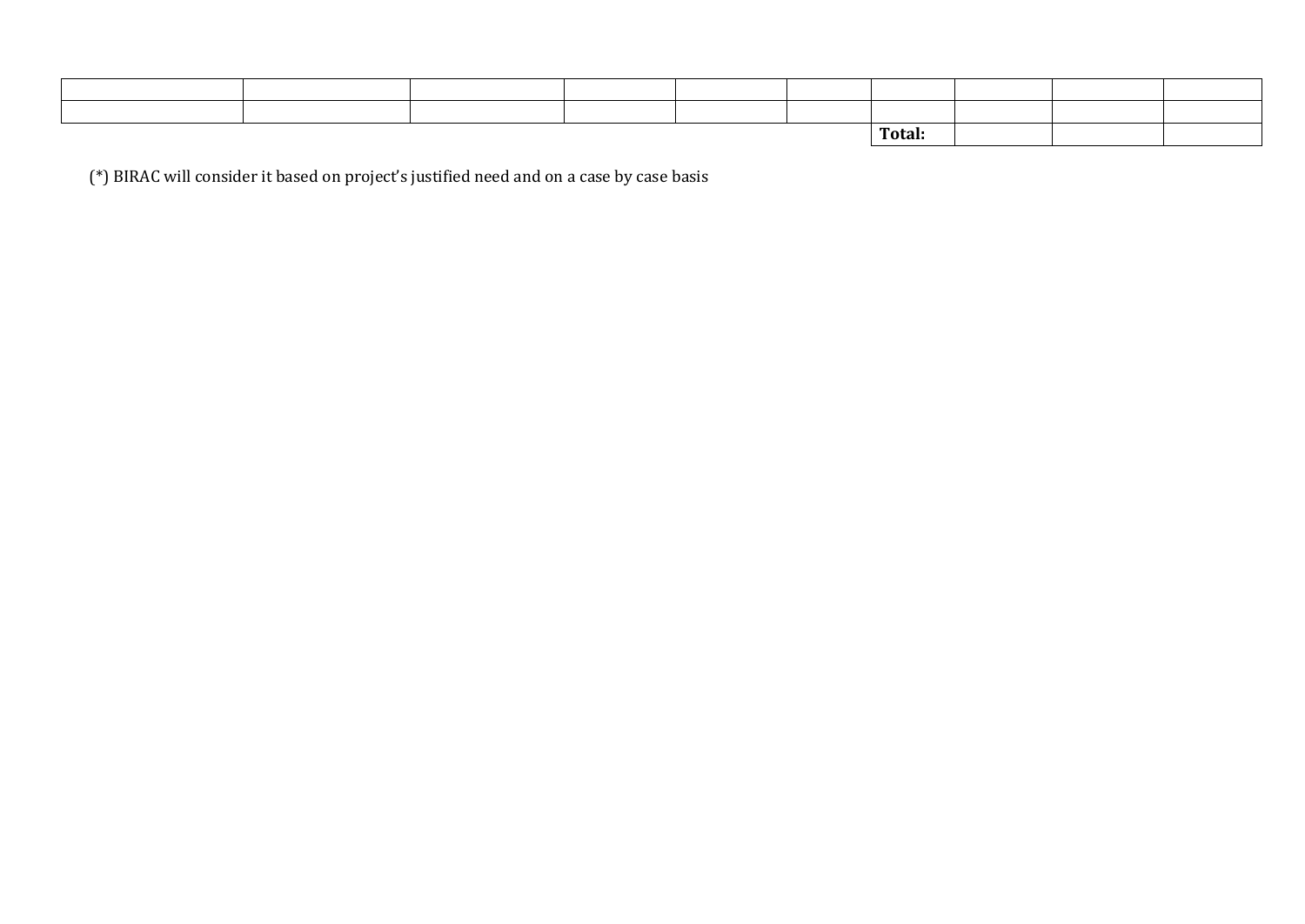**CURRENCY USED:**

## **Q18 DETAILS OF FINANCIAL SUPPORT AND RESOURCES REQUESTED** (cont.)

**(d) Equipment** (cont.)

Request for equipment maintenance. (\*) BIRAC will consider it based on project's justified need and on a case by case basis (ii)

## **Maintenance of existing Wellcome Trust-funded equipment**

The Wellcome Trust will only consider providing maintenance funds for equipment more than five years old if the applicant can demonstrate it is costeffective to do so.

| Details of<br>equipment/facility | Wellcome<br>Trust grant<br>reference<br>number of<br>original<br>award | Award start<br>date | Award end date | Date of purchase | Start/end dates<br>of any current<br>maintenance<br>contract & length | Total cost of<br>Maintenance<br>contract | % time of<br>use for<br>this<br>project | Total<br>cost for<br>project |
|----------------------------------|------------------------------------------------------------------------|---------------------|----------------|------------------|-----------------------------------------------------------------------|------------------------------------------|-----------------------------------------|------------------------------|
|                                  |                                                                        |                     |                |                  |                                                                       |                                          |                                         |                              |
|                                  |                                                                        |                     |                |                  |                                                                       |                                          |                                         |                              |
|                                  |                                                                        |                     |                |                  |                                                                       |                                          |                                         |                              |
|                                  |                                                                        |                     |                |                  |                                                                       |                                          |                                         |                              |
|                                  |                                                                        |                     |                |                  |                                                                       |                                          |                                         |                              |
|                                  |                                                                        |                     |                |                  |                                                                       |                                          |                                         |                              |
|                                  |                                                                        |                     |                |                  |                                                                       |                                          |                                         |                              |
|                                  |                                                                        |                     |                |                  |                                                                       |                                          |                                         |                              |
|                                  |                                                                        |                     |                |                  |                                                                       |                                          |                                         |                              |
|                                  |                                                                        |                     |                |                  |                                                                       |                                          |                                         |                              |
|                                  |                                                                        |                     |                |                  |                                                                       |                                          | <b>Total</b>                            |                              |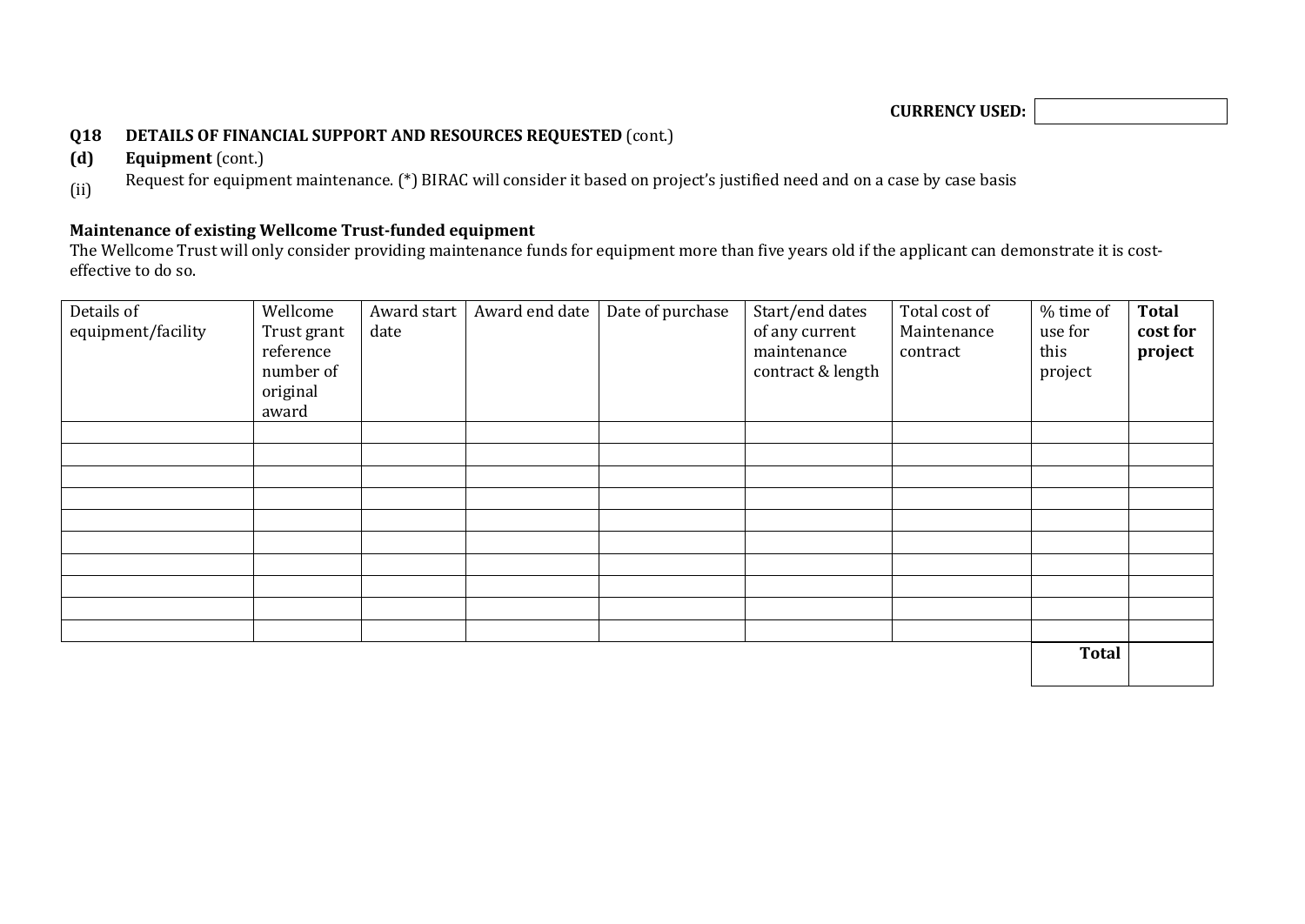## (iii) Request for access charges.

## **Access charges(\*)**

| Details of<br>equipment/facilit | Original source of<br>funding | Wellcome Trust<br>grant reference<br>number, if<br>applicable | Expiry date(s) of<br>any Wellcome<br>Trust-funded<br>maintenance<br>contract(s) | Standard access<br>charge per unit | Specify unit (e.g.<br>"per hour", "per<br>day", "per<br>sample") | Number of units<br>to be used for this<br>project | <b>Total cost for</b><br>project |
|---------------------------------|-------------------------------|---------------------------------------------------------------|---------------------------------------------------------------------------------|------------------------------------|------------------------------------------------------------------|---------------------------------------------------|----------------------------------|
|                                 |                               |                                                               |                                                                                 |                                    |                                                                  |                                                   |                                  |
|                                 |                               |                                                               |                                                                                 |                                    |                                                                  |                                                   |                                  |
|                                 |                               |                                                               |                                                                                 |                                    |                                                                  |                                                   |                                  |
|                                 |                               |                                                               |                                                                                 |                                    |                                                                  |                                                   |                                  |
|                                 |                               |                                                               |                                                                                 |                                    |                                                                  |                                                   |                                  |
|                                 |                               |                                                               |                                                                                 |                                    |                                                                  |                                                   |                                  |
|                                 |                               |                                                               |                                                                                 |                                    |                                                                  |                                                   |                                  |
|                                 |                               |                                                               |                                                                                 |                                    |                                                                  |                                                   |                                  |
|                                 |                               |                                                               |                                                                                 |                                    |                                                                  |                                                   |                                  |
|                                 |                               |                                                               |                                                                                 |                                    |                                                                  |                                                   |                                  |
|                                 |                               |                                                               |                                                                                 |                                    |                                                                  | <b>Total</b>                                      |                                  |

(\*) BIRAC will consider it based on project's justified need and on a case by case basis. Access charges calculated on a cost recovery basis may be sought for facilities, so long as the costs are calculated on a Directly Incurred Cost basis and exclude depreciation costs.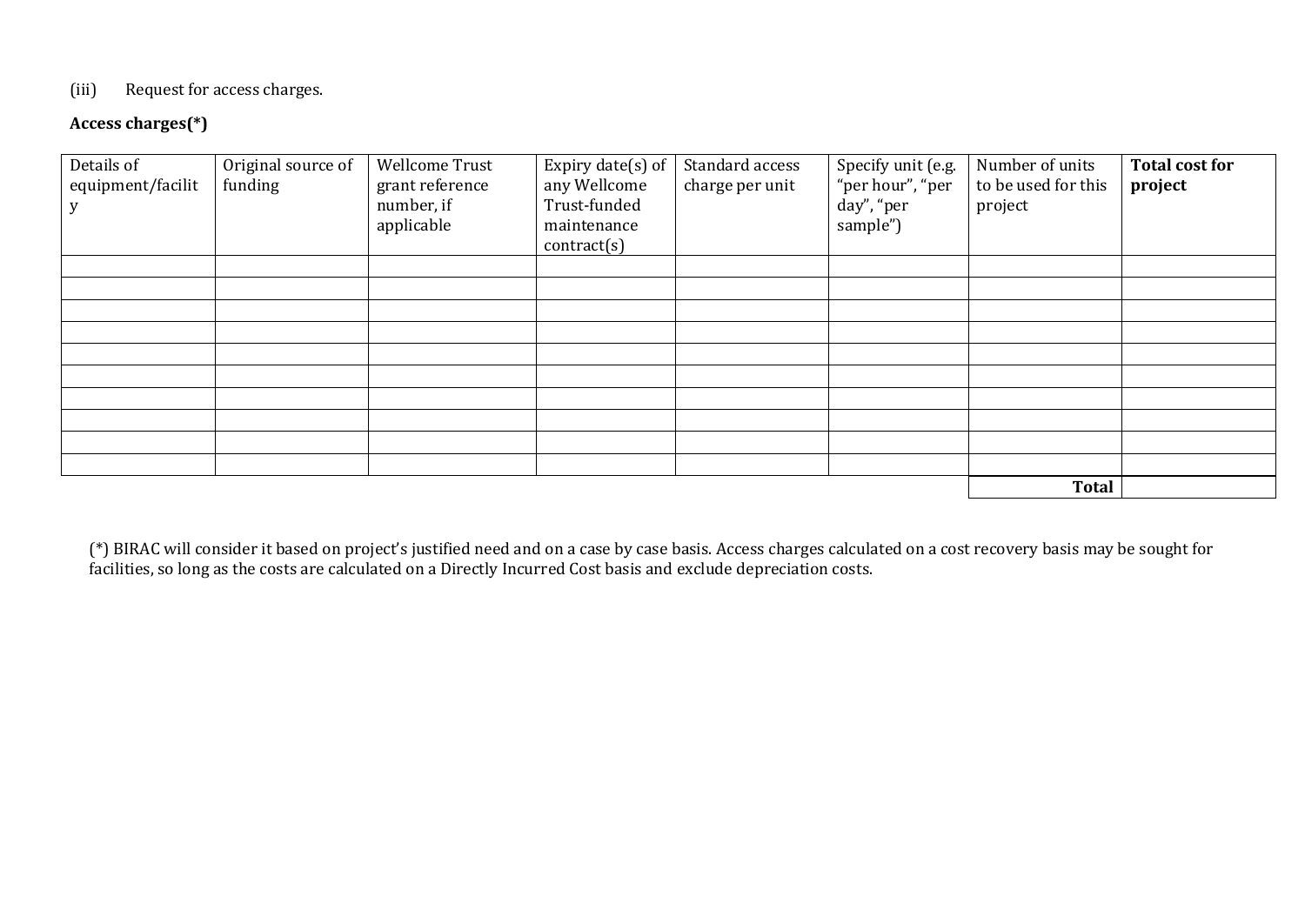**CURRENCY USED:**

# **Q18 DETAILS OF FINANCIAL SUPPORT AND RESOURCES REQUESTED** (cont.)

| (e) Contract research organisation costs or outsourcing (description) | Costs |
|-----------------------------------------------------------------------|-------|
|                                                                       |       |
|                                                                       |       |
|                                                                       |       |
|                                                                       |       |
|                                                                       |       |
|                                                                       |       |
|                                                                       |       |
|                                                                       |       |
|                                                                       |       |
|                                                                       |       |
|                                                                       |       |
|                                                                       |       |
|                                                                       |       |
|                                                                       |       |
|                                                                       |       |
|                                                                       |       |
|                                                                       |       |
|                                                                       |       |
| Subtotal                                                              |       |

**CURRENCY USED:**

| (f) Miscellaneous (e.g. collaborative travel, subsistence etc) | Costs |
|----------------------------------------------------------------|-------|
|                                                                |       |
|                                                                |       |
|                                                                |       |
|                                                                |       |
|                                                                |       |
|                                                                |       |
|                                                                |       |
|                                                                |       |
|                                                                |       |
|                                                                |       |
|                                                                |       |
|                                                                |       |
|                                                                |       |
|                                                                |       |
|                                                                |       |
|                                                                |       |
|                                                                |       |
|                                                                |       |
|                                                                |       |
|                                                                |       |
| <b>Total</b>                                                   |       |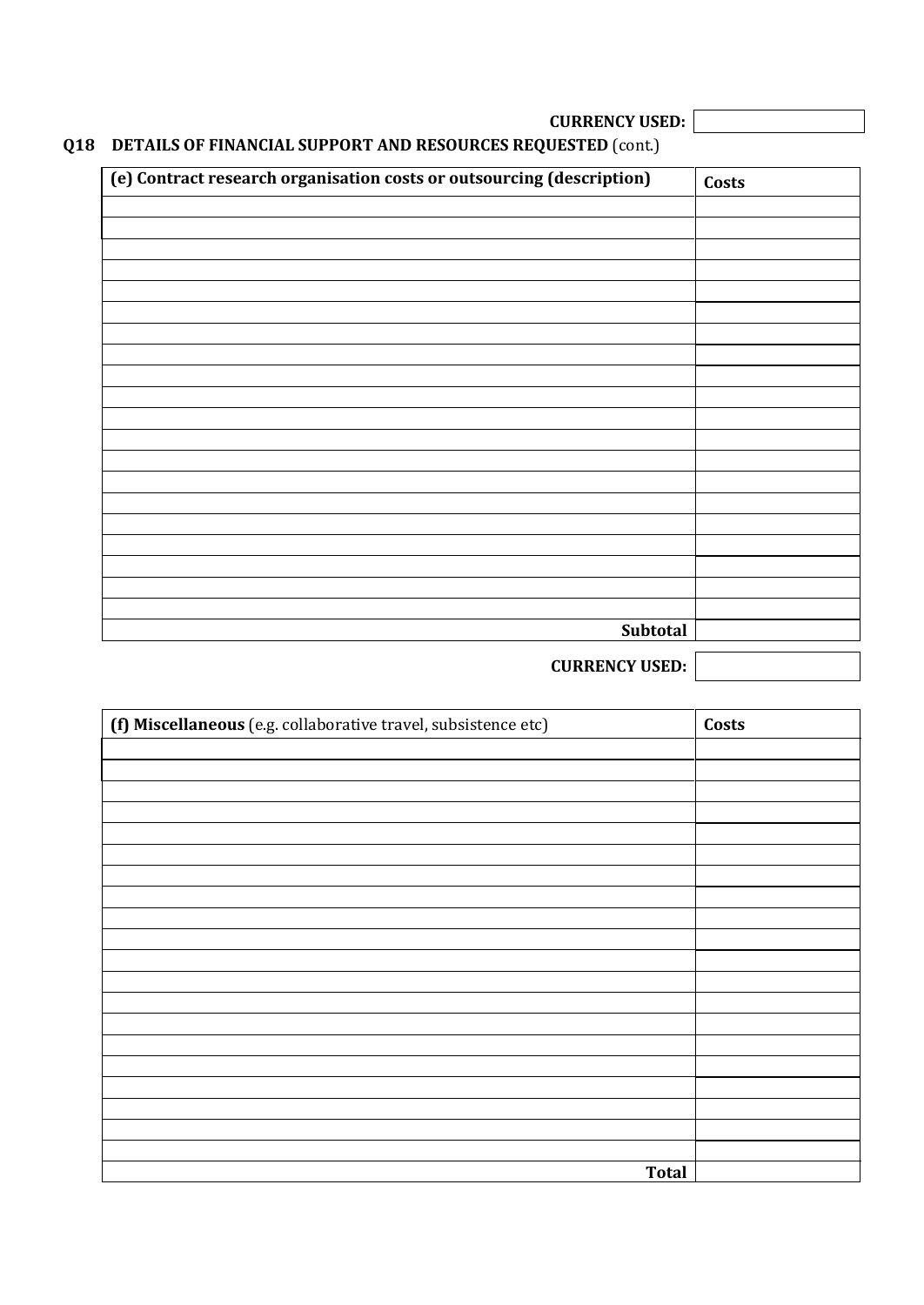#### **Q19 ACCESS TO RADIATION SOURCES**

#### **(a) Synchrotron Radiation Sources**

- (i) Will the proposed research require access to a synchrotron radiation source?
- (ii) Please specify to which source(s) you will be applying

## **(b) Neutron Sources**

- (i) Will the proposed research require access to a neutron source?
- (ii) Are you requesting costs from the Wellcome Trust?
- (iii If yes, complete table below (anticipated usage must be specified in whole days) and Q18 (d)(iii) Access Charges, detailing the costs required.

| Details of neutron<br>source | Total number of<br>days |        | Number of days per annum |        |        |        |
|------------------------------|-------------------------|--------|--------------------------|--------|--------|--------|
|                              |                         | Year 1 | Year 2                   | Year 3 | Year 4 | Year 5 |
|                              |                         |        |                          |        |        |        |
|                              |                         |        |                          |        |        |        |
|                              |                         |        |                          |        |        |        |
|                              |                         |        |                          |        |        |        |
|                              |                         |        |                          |        |        |        |
|                              |                         |        |                          |        |        |        |
|                              |                         |        |                          |        |        |        |
| <b>Total</b>                 |                         |        |                          |        |        |        |

(iv) Please justify your proposed access to the neutron source, including the number of days requested (no more than 500 words).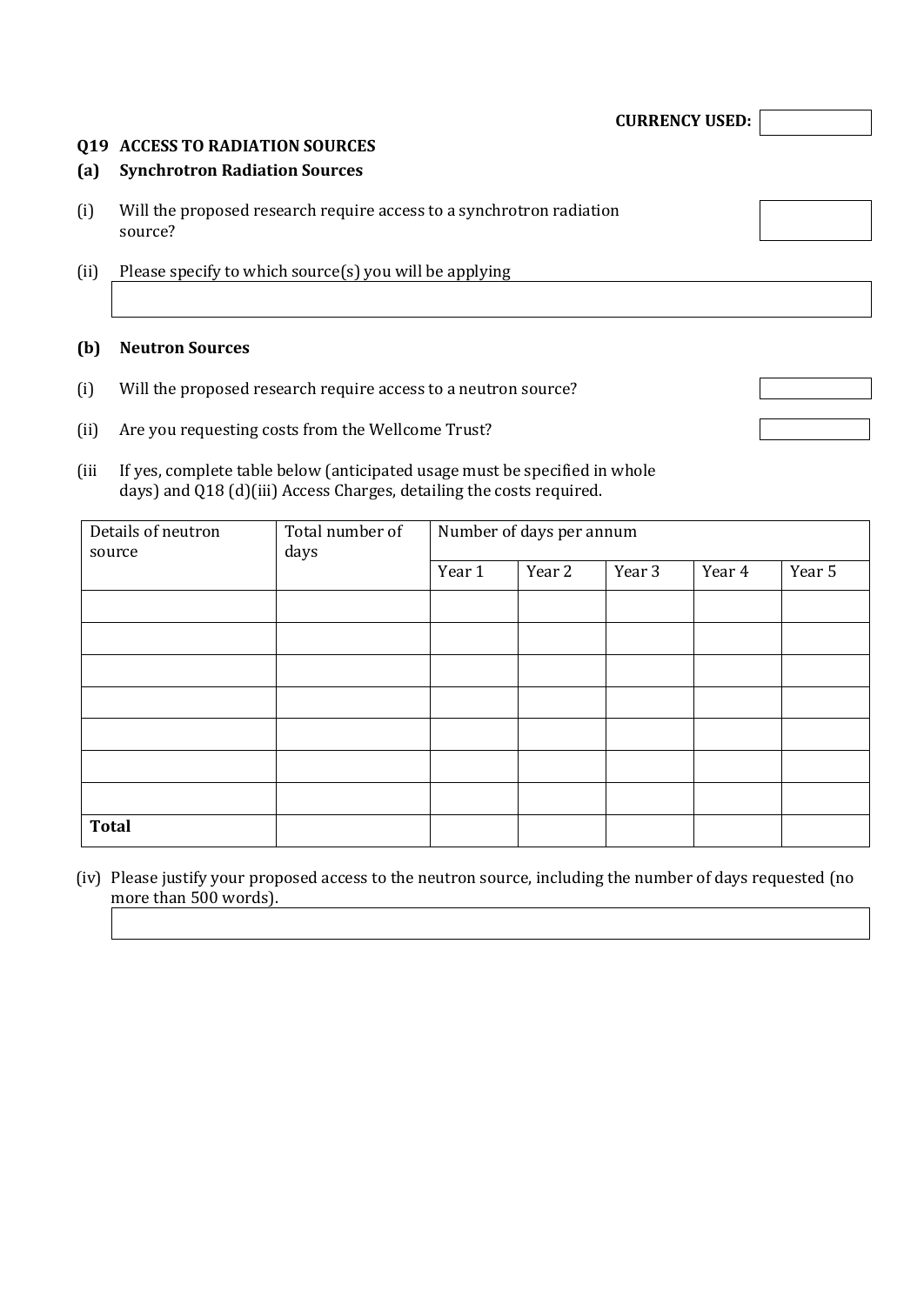## **Q20 REASONS FOR SUPPORT REQUESTED**

In this section, justify:

- (a) Staff requested **specifying their roles, responsibilities and location, if appropriate,** with respect to the proposed project (no more than 700 words)
- (b) Materials and consumables (no more than 500 words)
- (c) Animals (numbers and species) (no more than 300 words)
- (d) Equipment, equipment maintenance and access charges (no more than 700 words) For access charges, please show how they have been calculated on a cost-recovery basis. This can include (i) a maintenance or service contract providing a basic level of service; (ii) running costs; (iii) materials and consumables; and (iv) staff time. Please also state the percentage of time/number of hours the equipment/facility will be used for the project.
- (e) Justification for contract research organisation/ outsourcing costs requested (no more that 300 words)
- (f) Miscellaneous costs such as travel. (no more than 500 words)

#### **Q21 RESEARCH INVOLVING HUMAN PARTICIPANTS, BIOLOGICAL SAMPLES AND PERSONAL DATA**

- (a) Does your project involve human participants? If yes, refer to notes.
- (b) Will personal data be used?
- (c) Will your project involve use of biological samples?

Please state:

(d)

(i) By whom and when the ethics of the project has been reviewed, and specify any other regulatory approvals that have been obtained.

And/or:

(ii By whom and when the ethics of the project will be reviewed, and specify any other regulatory approvals that will be sought.

| the contract of the contract of the contract of the contract of the contract of the contract of the contract of |  |  |
|-----------------------------------------------------------------------------------------------------------------|--|--|
| the contract of the contract of the contract of the contract of the contract of the contract of the contract of |  |  |
|                                                                                                                 |  |  |
|                                                                                                                 |  |  |
|                                                                                                                 |  |  |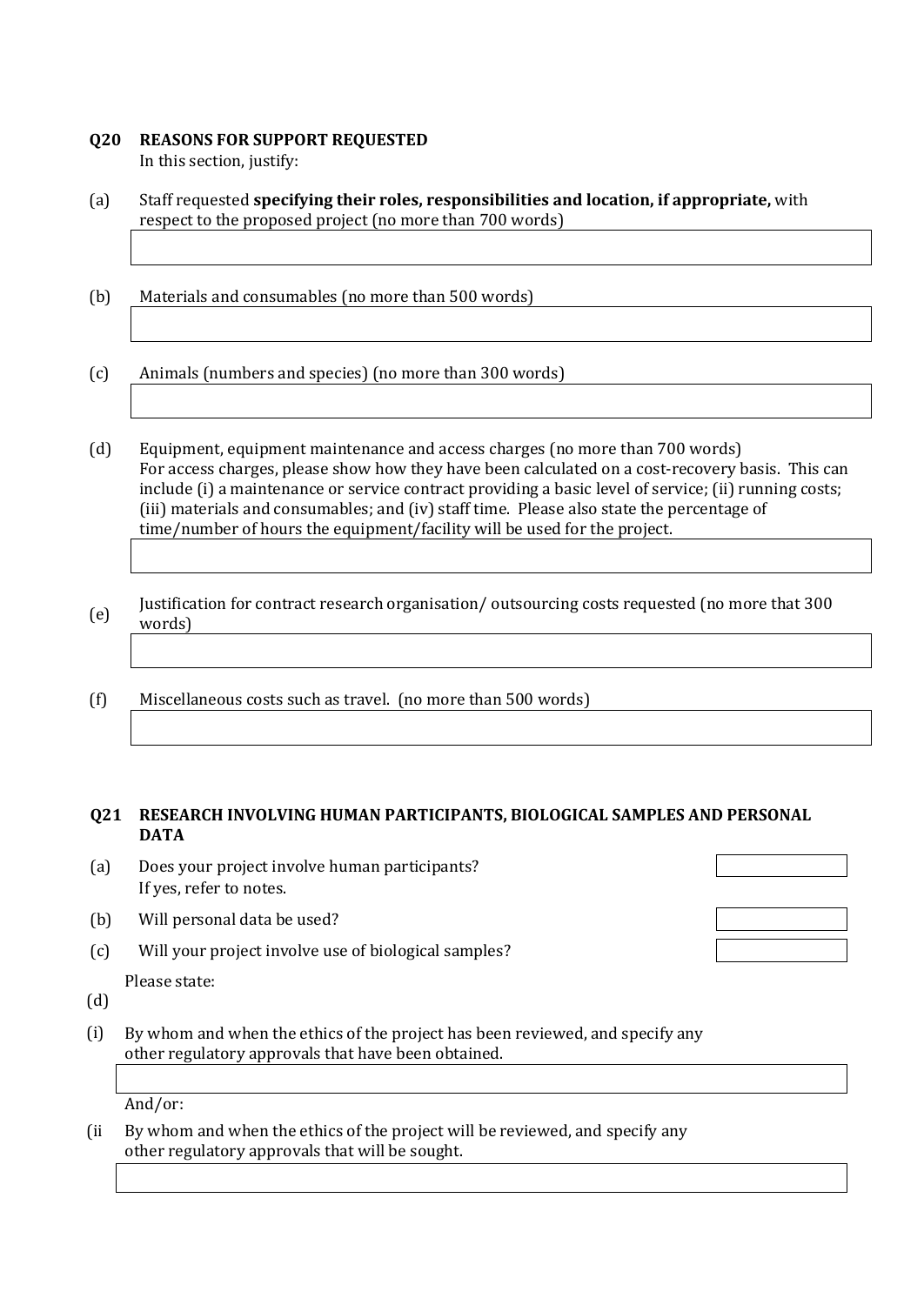- (e) In the course of your project:
- (i) Do you propose to use facilities within the National Health Service in India or other territories at any time during the project within this period of funding?

If so, state which facilities and location.

(ii Does your research involve patients being cared for in a hospital in India or outside of India, e.g. by the UK's National Health Service?

(iii If the answer is yes to (i) or (ii) above, please state which organisation has agreed to be the sponsor for the project, and under which regulatory governance framework or healthcare legislation.

## **Please note that the Wellcome Trust cannot act as sponsor.**

- (f) Does your project involve a clinical trial? If yes, refer to the guidance and submit the requested information.
- (g) If your project involves a clinical trial:
- (i) Please state whether it is covered by The Medicines for Human Use (Clinical Trials) Regulations, or any other appropriate regulatory framework or healthcare legislation.
- (ii Please state which organisation has agreed to be the sponsor for the project. **Please note that the Wellcome Trust and/orBIRAC cannot act as sponsor.**

## **Q22 EXPERIMENTS ON ANIMALS**

Please note, this question is mandatory for all applications for funding that propose research using animals. Applications may be referred to the National Centre for the Replacement, Refinement and Reduction of Animals in Research (NC3Rs) for review. Where animal work is sub-contracted, this question must be completed by the organisation conducting the animal studies.

| (a) | Do your proposals involve the use of animals?                                                                                                             |               |
|-----|-----------------------------------------------------------------------------------------------------------------------------------------------------------|---------------|
| (b) | Do your proposals involve the use of animal tissue?                                                                                                       |               |
| (c) | Do your proposals include procedures to be carried out on animals in the UK<br>which require a Home Office licence If yes, refer to guidance notes.       | $\mathcal{C}$ |
|     | C (i) Do you intend to seek relevant regulatory approval for animal work? If<br>yes, pls refer to guidance Notes                                          | C(i)          |
|     |                                                                                                                                                           |               |
| (d) | Does the organisation where the animal work is to be carried out hold a<br>certificate of designation under the Animals (Scientific Procedures) Act 1986? |               |
| (e) | Do your proposals involve the use of animals or animal tissue outside the UK?<br>If yes, refer to guidance notes.                                         |               |

(f) If your project does involve the use of animals, what would be the severity of the procedures? Please choose between 'Mild', 'Moderate' and 'Substantial'.



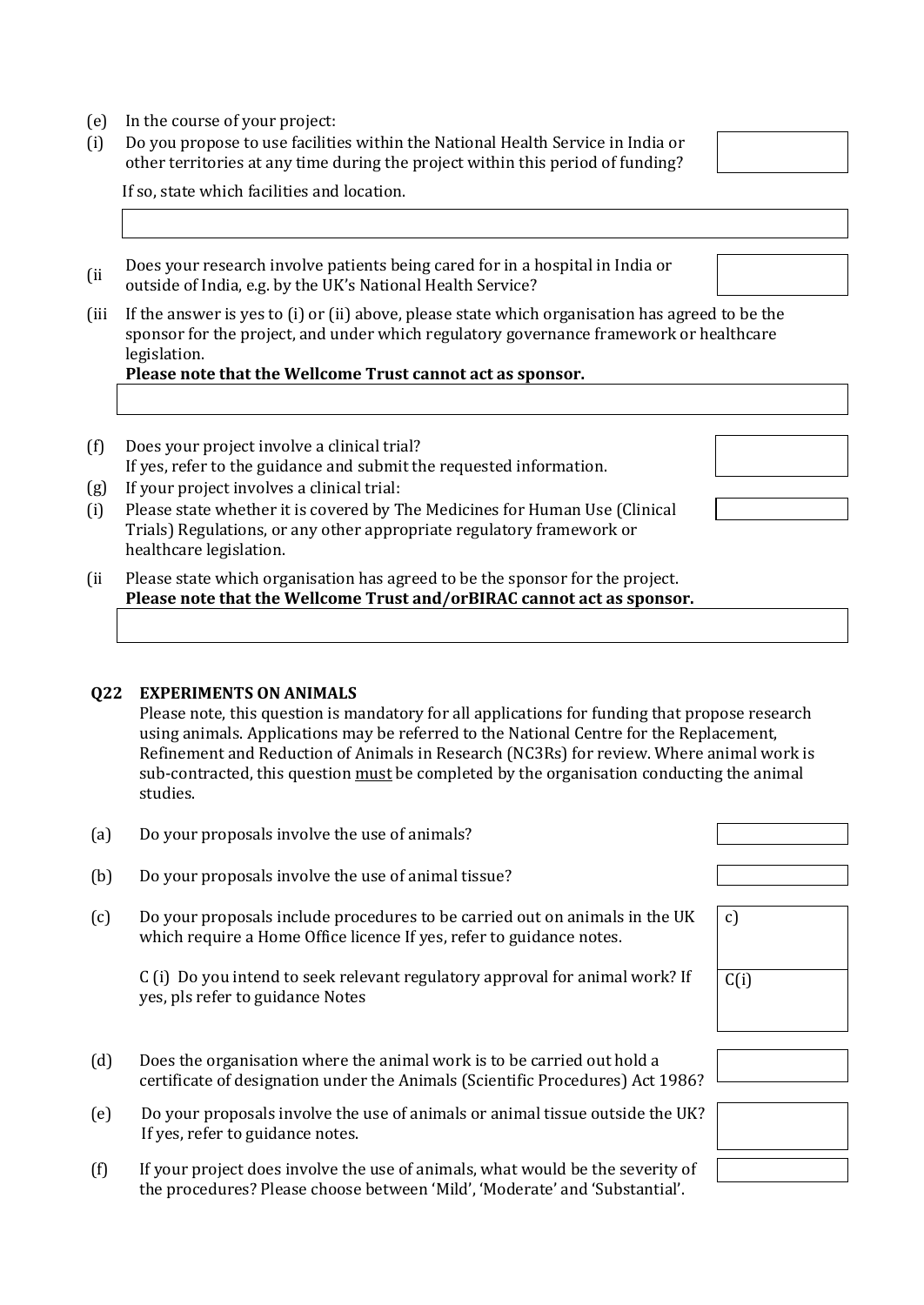- (g) Please provide details of any procedures of substantial or moderate severity (no more than 250 words).
- (h) Why animal use is necessary: are there any other possible approaches? (no more than 250 words)
- (i) Will the following species to be used?

| Primate                            |  |
|------------------------------------|--|
|                                    |  |
| Cat                                |  |
|                                    |  |
| Dog                                |  |
|                                    |  |
| Equidae                            |  |
|                                    |  |
| <b>Genetically Altered Animals</b> |  |
|                                    |  |
| Other animals                      |  |

(j) Why the species to be is used the most appropriate? (no more than 250 words)

## **(k) Primates**

(i) Do you expect facilities and practices, and the proposed research will comply with the principles set out in the 'National Centre for the Replacement, Refinement and Reduction of Animals in Research (NC3Rs) Guidelines: Primate accommodation, care and use' [\(http://www.nc3rs.org.uk/downloaddoc.asp?id=418\)](http://www.nc3rs.org.uk/downloaddoc.asp?id=418)?

If not, please explain why. (no more than 250 words)

ii) Will the facilities and practices for all the animal work proposed comply with the principles and requirements of the Indian animal eithic requirement? And if not, please explain why.

Will it be necessary to transport the non-human primates (i.e from breeding facility and within the host organisation environment)?

If so, indicate approximate journey times and the measures that will be taken to minimise the potential stress during transport. (no more than 250 words)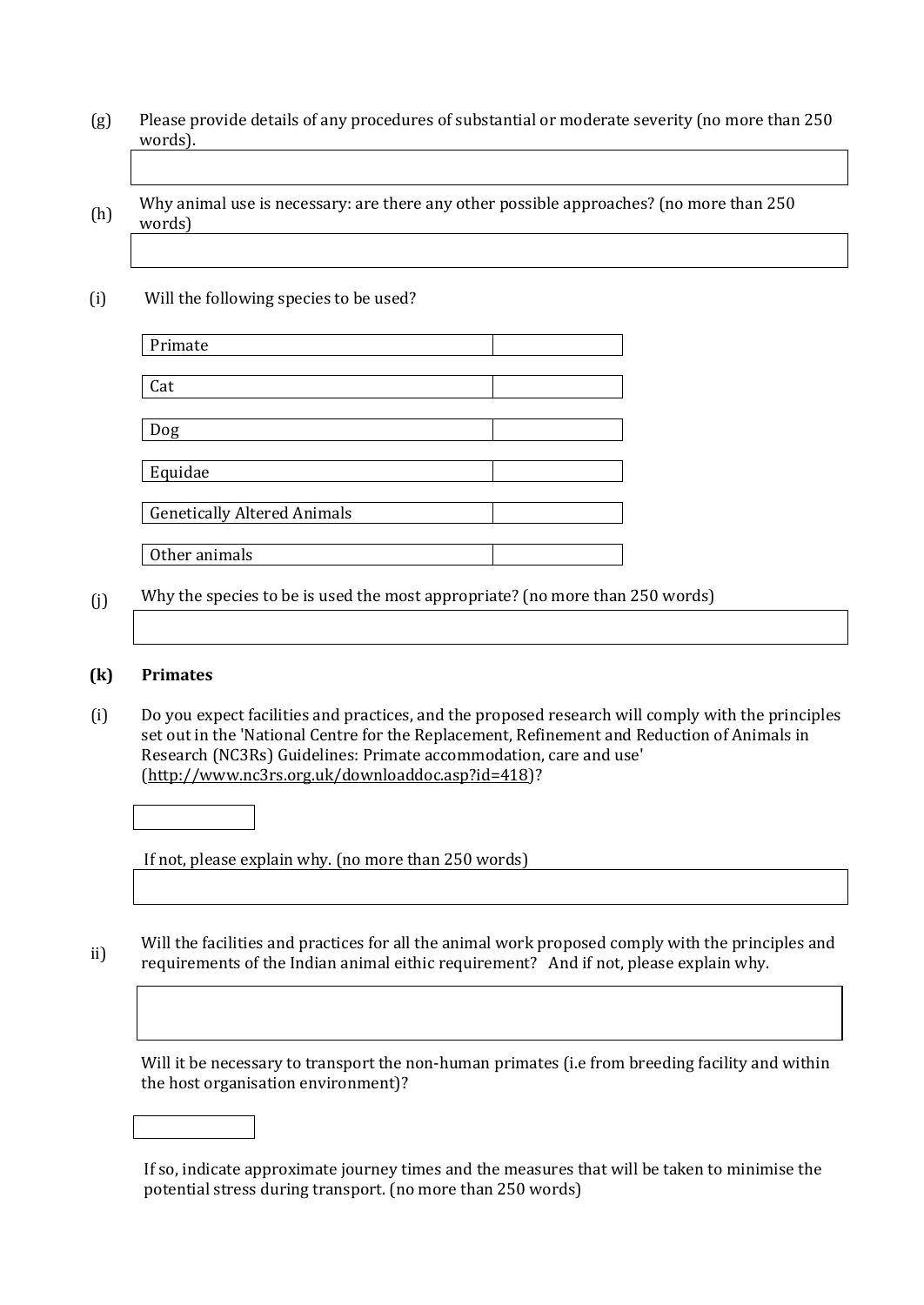(iii) Will single housing of the non-human primates be necessary at any time?

If so, please provide details in terms of the justification for single housing, its duration, and what additional resources will be provided to the animals to minimise the impact on animal welfare. (no more than 250 words)

- (iv) Describe the experimental procedures involved and how any pain, suffering, distress and/or lasting harm will be minimised. Have the procedures been recently reviewed by the Named Veterinary Surgeon (NVS), Named Animal Care and Welfare Officer (NACWO) and ethical review process (ERP)? (no more than 250 words)
- (v) Will any of the experimental procedures involve food and/or water restriction?

If so, justify why this is necessary and outline what alternatives have been considered. (no more than 250 words)

(vi) Will any of the experimental procedures involve restraint?

What alternatives have been considered? Describe the nature of the restraint, its duration and frequency, and what will be done to avoid distress. (no more than 250 words)

- (vii) What prior experience and training in non-human primate use, care and welfare have the staff named in the application had? What provision is made for continuing professional development in these areas? (no more than 250 words)
- (vii) Will any of the staff involved require specific training for any of the procedures concerned?

Please provide details of the training needed and where it will be undertaken. (no more than 250 words)

### **(l) Cats and Dogs**

(i) From where will the animals be sourced? (no more than 250 words)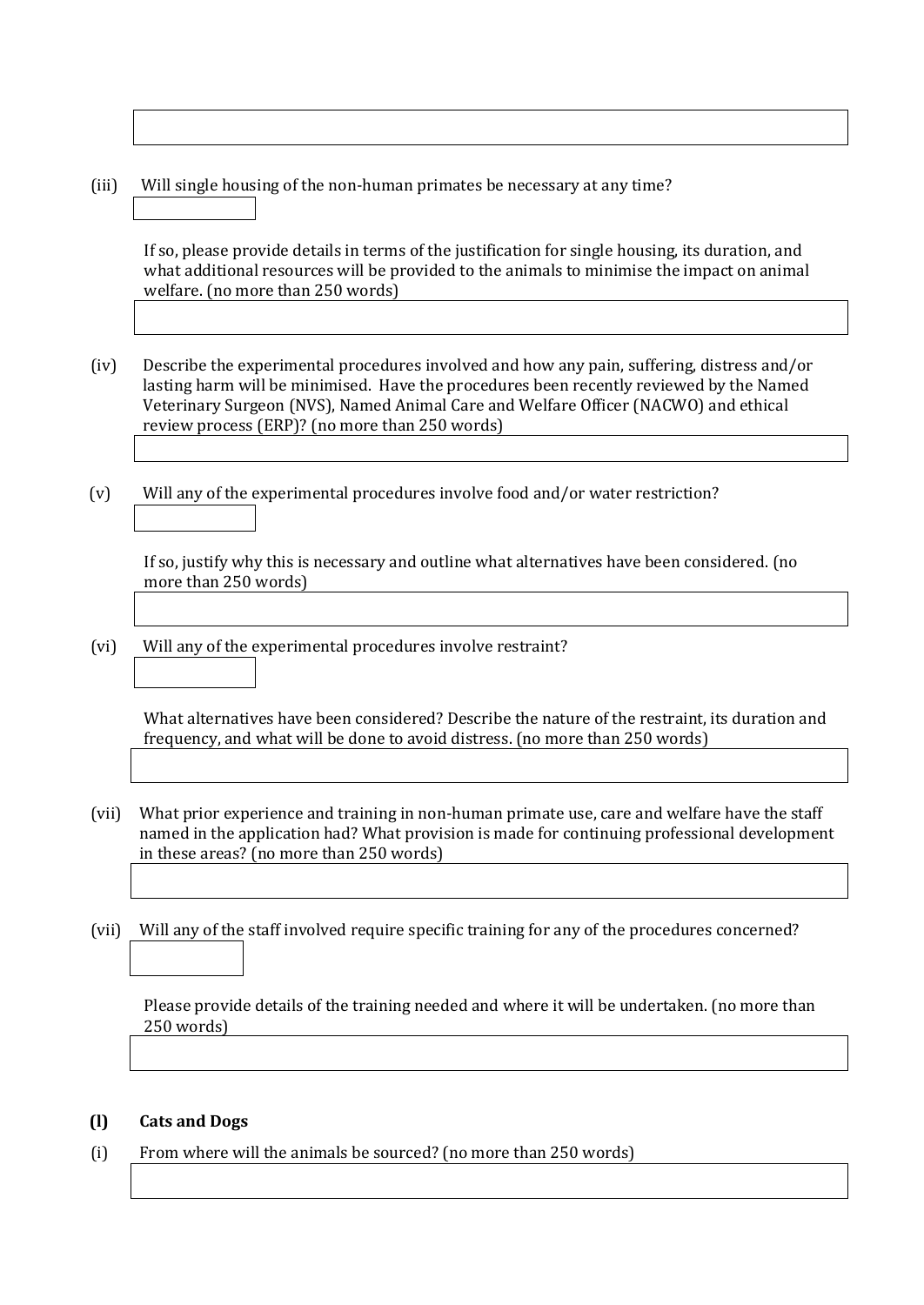(ii) Will it be necessary to transport the animals?

If so, indicate approximate journey times and the measure that will be taken to minimise the potential stress during transport. (no more than 250 words)

(iii) Are animals to be imported?

Where animals are to be imported, what journey times have been agreed with the UK Home Office? Describe the conditions for the animals at the breeding establishment and how the potential stress during transport will be minimised. (no more than 250 words)

- (iv) Please provide details of the housing for the animals, e.g. enclosure size, environmental enrichment. (no more than 250 words)
- (v) Will single housing of the animals be necessary at any time?

If so, please provide details in terms of the justification for single housing, its duration, and what additional resources will be provided to the animals to minimise the impact of the single housing. (no more than 250 words)

- (vi) Describe the experimental procedures involved and how any pain, suffering, distress and/or lasting harm will be minimised. Have the procedures been recently reviewed by the Named Veterinary Surgeon (NVS), Named Animal Care and Welfare Officer (NACWO) and ethical review process (ERP)? (no more than 250 words)
- (vii) Will any of the experimental procedures involve restraint?

What alternatives have been considered? Describe the nature of the restraint, its duration and frequency, and what will be done to avoid distress. (no more than 250 words)

- (viii What prior experience and training in animal use, care and welfare will be required of the staff named in the application? What provision is made for continuing professional development in these areas? (no more than 250 words)
- (ix) Will any of the staff involved require specific training for any of the procedures concerned?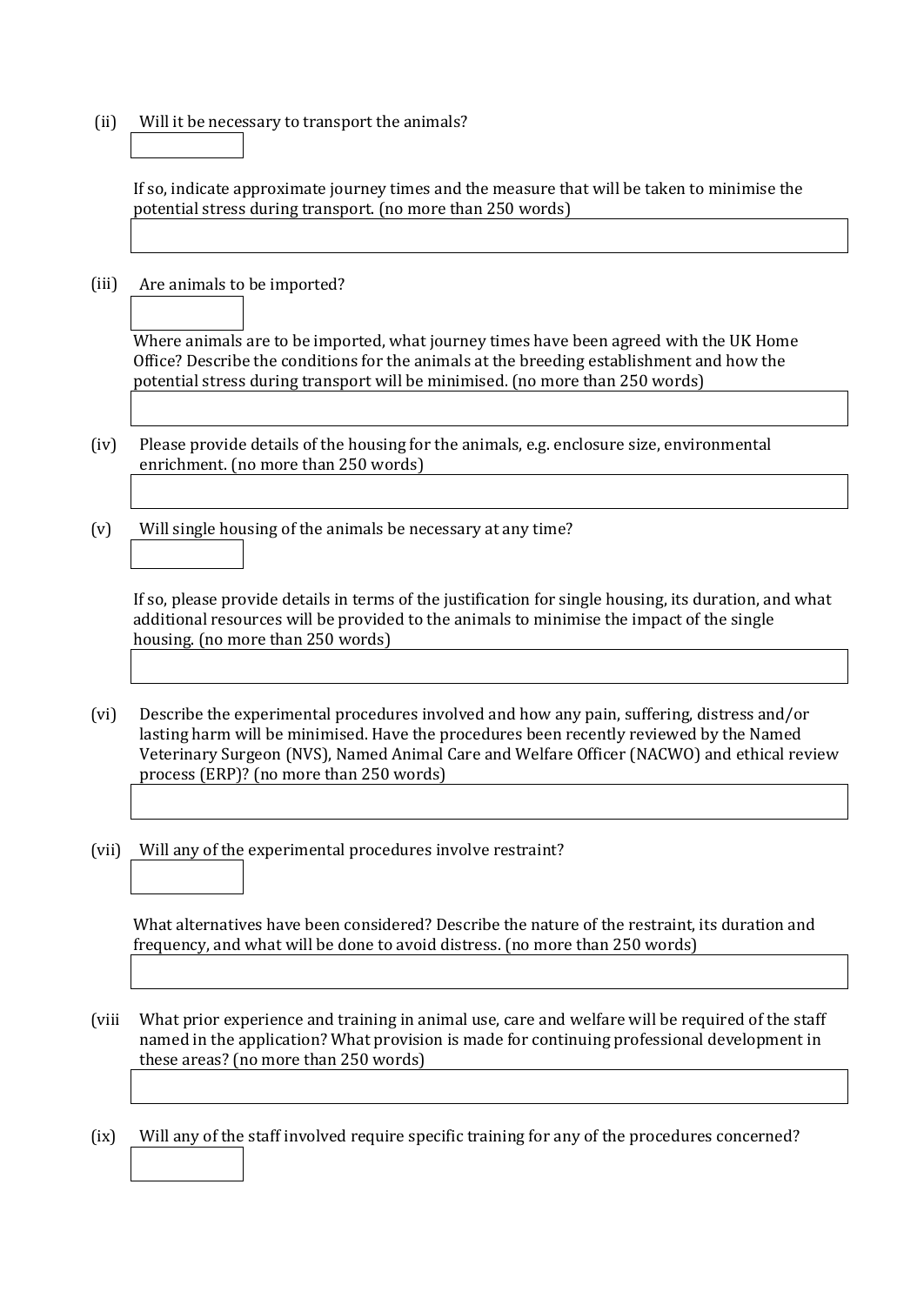Please provide details of the training needed and where it will be undertaken. (no more than 250 words)

#### **Q23 RISKS OF RESEARCH MISUSE**

- (a) It is the responsibility of organisations in receipt of Wellcome Trust and/or BIRAC funding to ensure that any risks that research could be misused for harmful purposes are managed in an appropriate manner. Please confirm that you have considered whether your proposed research could generate outcomes that could be misused for harmful purposes.
- (b) If you have identified any tangible risks of this type, please briefly describe these risks and the steps that you and your organisation will take to manage them (no more than 250 words).

#### **Q24 LOCATION OF RESEARCH**

(a) Will the research project be undertaken in a Wellcome Trust Clinical Research Facility?

If yes, please specify:

(b) Will the research project be undertaken in the Wellcome Trust Sanger Institute or a Wellcome Trust Centre?

If yes, please specify:

#### **(c )Will the research project be undertaken in India**

**If yes please specify the location of clinical Research Facilities:** 

### **Please provide a letter of support from the Director of the Centre/Clinical Research Facility specified.**

## **Q25 CONSULTANCIES AND EQUITIES**

Do any of the applicants have consultancies or any equity holdings in companies or other organisations that might have an interest in the results of the proposed research?

If yes, refer to notes and give brief details (no more than 200 words).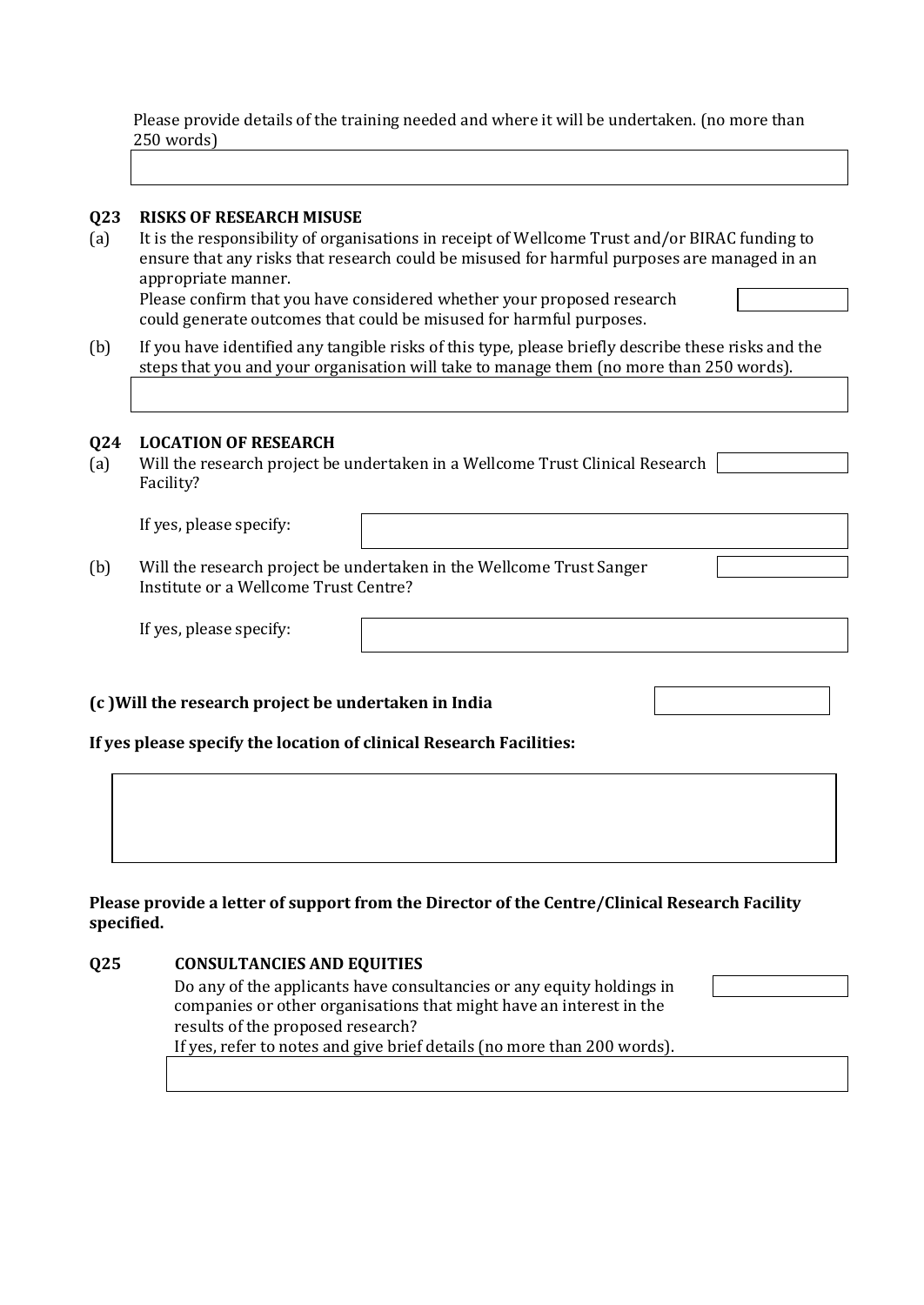#### **Q26 INDIAN FOREIGN CONTRIBUTION (REGULATION) ACT , 2010 ("FCRA"): MUST BE COMPLETED BY NOT-FOR-PROFIT ORGANISATIONS, SECTION 25 COMPANIES AND IININCODDOD ATED ENTITIES SET UP FOR CHAPITARI E DUPDOSES UNDER INDIAN LAW**

The flow of foreign funds to Indian voluntary and not-for-profit organisations is regulated by the FCRA. Under FCRA, Indian voluntary and not-for-profit organisations are required to register or obtain prior permission from the Indian Ministry of Home Affairs in order to receive foreign funds. Awards from the Wellcome Trust constitute foreign funds under FCRA. Indian voluntary or not-for-profit organisations applying for Trust awards **must** either have prior permission from, or register with, the Indian Ministry of Home Affairs under FCRA.

## **If the applicant organisation is an Indian voluntary or not for profit organization as described above, please provide your FCRA registration or prior approval number below.**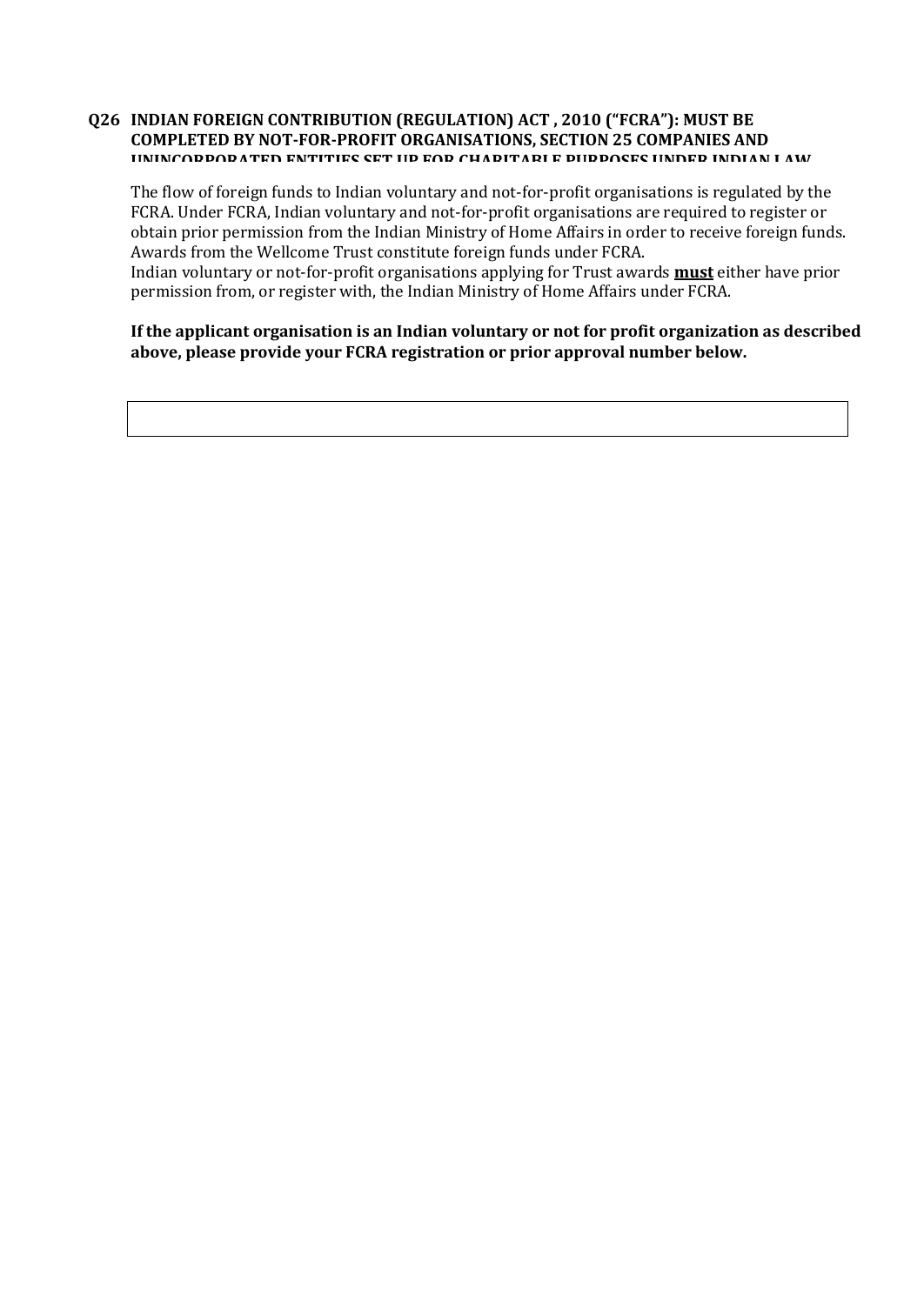## **Q27 TREASURY POLICY (MANDATORY)**

## **It is essential that applicants provide their organisation's treasury policy information with their application. Applications will not be taken forward for consideration unless this information is given. Please refer to the guidance notes for details of what is required.**

Awards are managed through a funding agreement that provides funding in advance of each milestone based upon the agreed budget necessary for delivery of defined objectives. With advance funding, award funds will be placed with your bank until they are used and the Wellcome Trust therefore has an interest in understanding how and where they will be held.

Please either (i) provide a copy of your organisation's treasury policy (in English) with your application; or (ii) insert details of your organisation's treasury policy in the space below.

Please note, this will not have any impact on consideration of the merits of your application, but will allow us to ensure funding can be released in a timely manner, if your application is successful. The Wellcome Trust must be promptly notified of any changes to your treasury policy between application and award (and throughout the duration of the award).